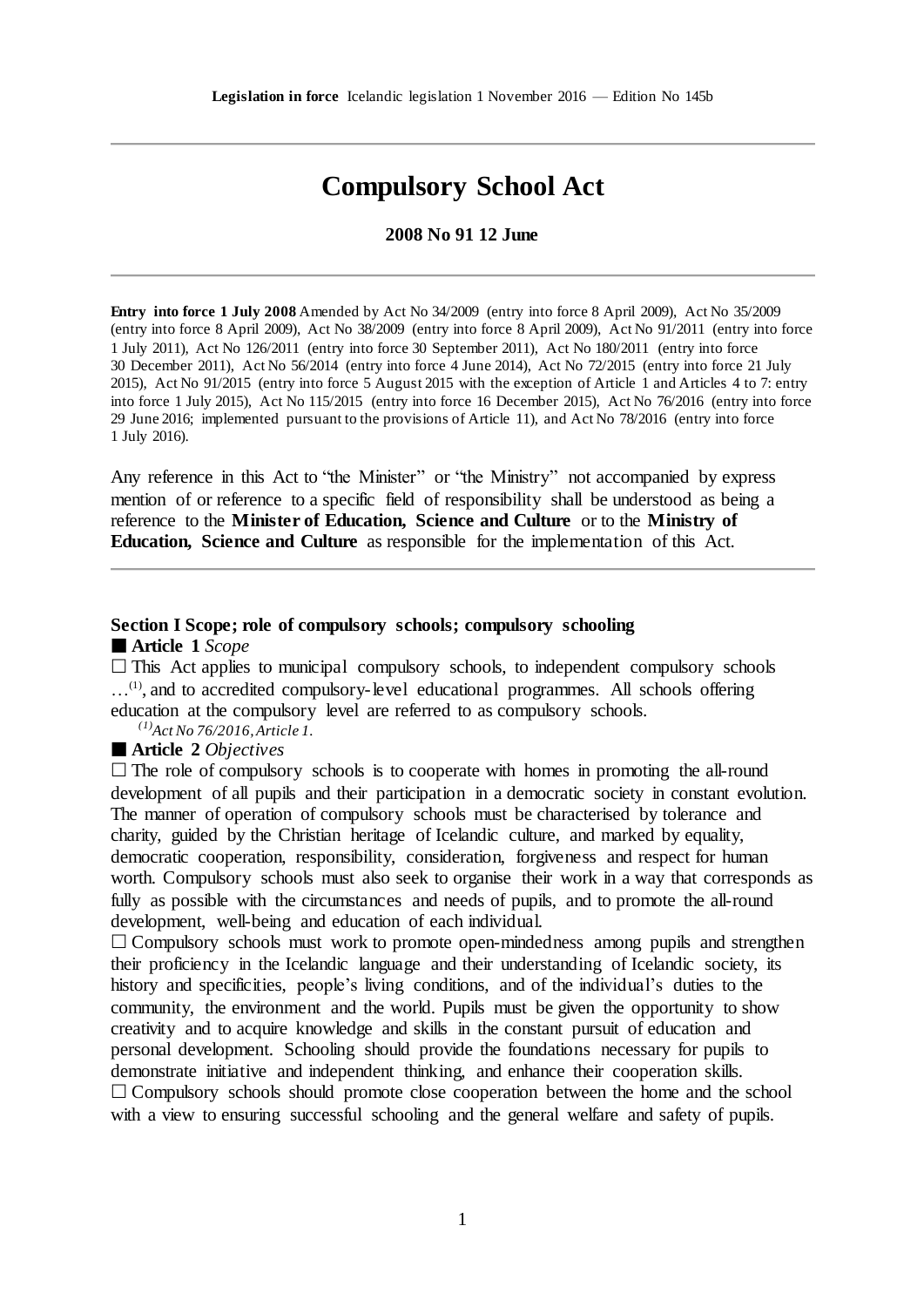# **Article 3** *Compulsory schooling*

 $\Box$  The duration of compulsory schooling shall generally be ten years, but may be shortened in accordance with Article 32. School attendance is mandatory for all children, in general between the ages of 6 and 16.

 Parents must safeguard the interests of their children of compulsory school age. For the purposes of this Act, a 'parent' is understood to be any individual who has custody of a child within the meaning of the Act in Respect of Children.

### **Section II Governance of compulsory schools**

### **Article 4** *General administration*

 $\Box$  The [Minister]<sup>(1)</sup> has responsibility for the general administration of any matter governed by this Act; the issuing of the National Curriculum Guide for Compulsory Schools; the provision of learning materials to compulsory schools; the monitoring of quality assurance in schools; the collection, analysis and dissemination of information; support for developmental work in schools; and rulings on any disputes that may arise in accordance with the provisions of this Act. The  $[M\text{inistr}V]^{(1)}$  has responsibility for ensuring that local authorities meet their obligations pursuant to this Act, any regulations or rules issued on the basis thereof, or the National Curriculum Guide for Compulsory Schools. The Minister is to submit to the Althing every three years a report on the implementation of compulsory education in Iceland, based amongst other things on reports on the operation of schools submitted by local authorities pursuant to Article 37.

*(1)Act No 91/2011,Article 1.*

### **Article 5** *Local authorities*

 $\Box$  Local authorities are responsible for the operation of regular compulsory schools and for the cost thereof. Local authorities have the responsibility for the general organisation of schooling in their compulsory schools; the development of individual schools; the premises and equipment provided to compulsory schools; special classes in compulsory schools; [school services];<sup>(1)</sup> evaluation and quality assurance measures; the collection and dissemination of information; and the implementation of compulsory schooling in the municipality. Local authorities must establish a general policy on the operation of compulsory schools and make it known to their inhabitants. The Municipal Council is to instigate cooperation between preschools and compulsory schools, as well as between compulsory schools and upper secondary schools.

 $\Box$  Local authorities are responsible for all cooperation between a compulsory school and parties external to the school.

 $\Box$  Local authorities have the obligation to ensure that children of compulsory school age, within the meaning of Article 3, who are legal residents of the municipality, as well as children who have been placed in the care of foster parents who are legal residents of the municipality, are able attend a compulsory school as further provided in this Act. [Prior to placing a child in foster care, the relevant child protection committee must investigate the circumstances of the case in consultation with the local school authorities and assess the potential of the compulsory school concerned to meet the needs of the child.]<sup>(2)</sup>

 $\Box$  If the legal residence of a child has not been determined by the competent authority, the Municipal Council is to decide on the child's compulsory schooling, provided that the child resides in the municipality and that a request for its admission to school has been submitted pursuant to Article 19. The refusal of the Municipal Council to admit a child is subject to appeal under Article 47. The  $[M\text{inistry}]^{(3)}$  may issue a ruling requiring a local authority to admit a child to a compulsory school in the municipality.

 $\Box$  The Municipal Council of the municipality in which a child has legal residence may conclude an agreement with another local authority to admit the child to a compulsory school,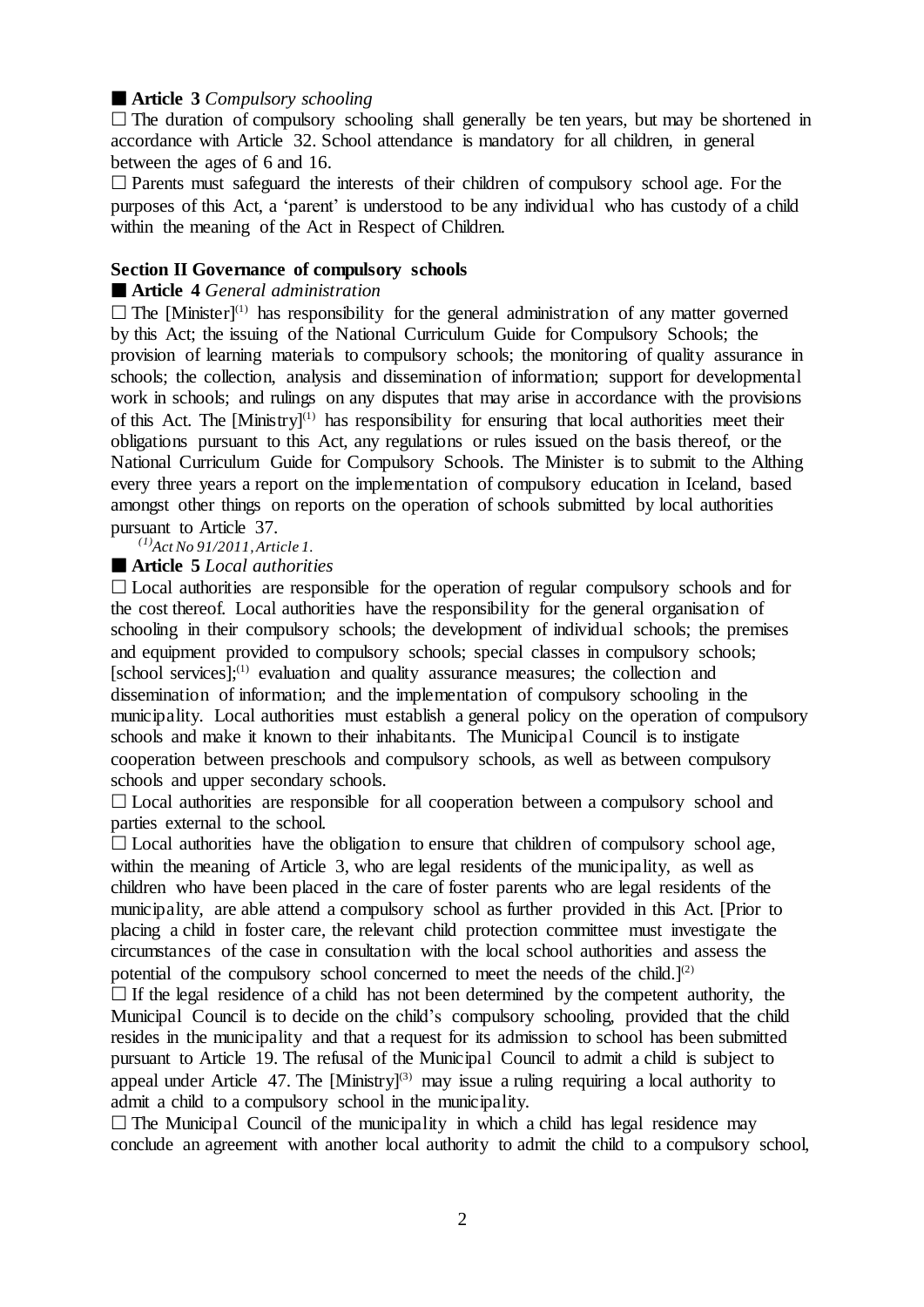in which case the receiving municipality has the same obligations in relation to the child's schooling as if it had been a legal resident of that municipality.

 $\Box$  [After having consulted with the Association of Local Authorities in Iceland, the Government Agency for Child Protection and other public authorities, the Minister is to issue a Regulation<sup> $(4)$ </sup> on the implementation of this Article, including provisions on the schooling of foster children, both on the professional and financial aspects thereof and on the cooperation of the parties concerned. Any disputes are to be resolved by a complaints board composed of representatives of the Ministry, the Association of Local Authorities and the Government Agency for Child Protection.]<sup>(2)</sup>

<sup>(1)</sup>Act No 76/2016, Article 1.<sup>(2)</sup>Act No 91/2011, Article 2.<sup>(3)</sup>Act No 126/2011, Article 492.<sup>(4)</sup>Regulation No *547/2012.*

### **Article 6** *School Boards*

 $\Box$  Each local authority must operate a School Board which, on its behalf, manages compulsory school affairs pursuant to applicable laws and regulations and as determined by the Municipal Council(s) concerned.

 $\Box$  The main tasks of the School Board are:

a. To ensure that all children of compulsory school age who have the right to attend school in the municipality receive legally mandated compulsory education;

b. To approve each school's annual operating plan and school curriculum guide;

c. To oversee the implementation of education and teaching in the municipality and the development of school curriculum guides, and to make proposals to the headteacher and/or the Municipal Council regarding improvement in schooling;

d. To oversee and promote the access by pupils and schools to [school services]; $^{(1)}$ 

e. To ensure at all times the existence of appropriate premises for teaching and that of other facilities, including an outdoor area and playground for pupils;

f. To monitor compliance with the provisions of laws and regulations and submit proposals to the Municipal Council on possible improvements;

g. To promote contacts and cooperation between preschools and compulsory schools, as well as between compulsory schools and upper secondary schools.

 $\Box$  The School Board is to be elected by the relevant Municipal Council at the start of each elective term. Elections to the School Board and its manner of operation are governed by the provisions of the Local Government Act and by the ordinances of the municipality concerned. Alternate board members should be of the same number as principal members and elected in the same way.

 $\Box$  Headteachers, compulsory school teachers and parents in a municipality each elect from among their number one principal and one alternate representative to attend School Board meetings, with the right to speak and propose motions.

 $\Box$  ...<sup>(2)</sup>

*(1)Act No 76/2016,Article 1. (2)Act No 76/2016,Article 2.*

**Article 7** *Headteachers*

 $\Box$  Every compulsory school must have a headteacher who has the direction of the school, provides professional leadership, and is responsible to the Municipal Council for the school's work. The headteacher is to promote cooperation between all members of the school community. Teachers' meetings are to be called by the headteacher as required during the compulsory school's academic year. Teachers' meetings should be attended by teachers and other staff with specialist training. Staff meetings are to be called by the headteacher as required.

 $\Box$  The headteacher makes proposals to the Municipal Council regarding the administrative organisation of the compulsory school, taking into account the needs of the school in question. The headteacher decides on the tasks of the other administrators of the school, one of which should serve as deputy headteacher.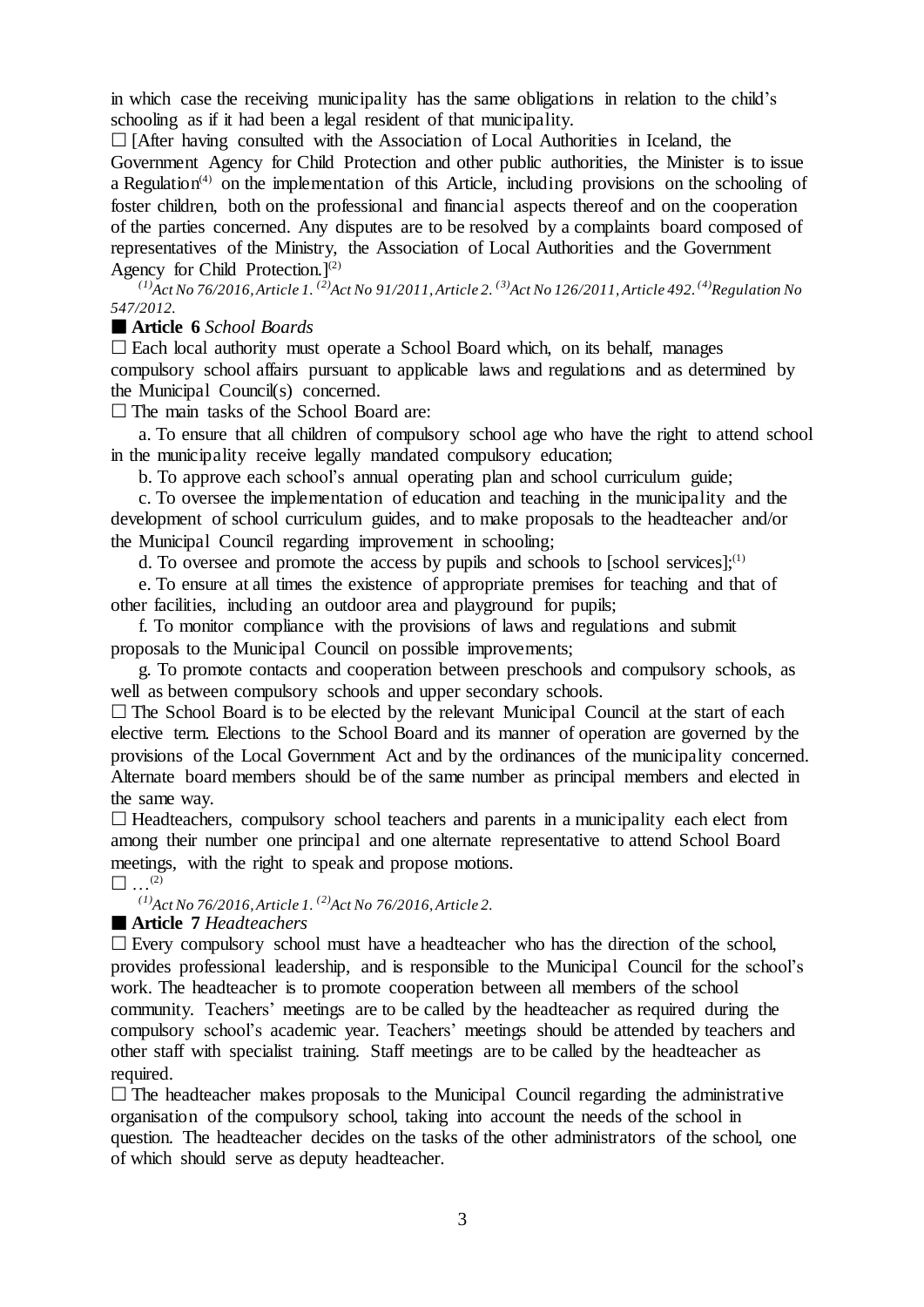$\Box$  The headteacher of a compulsory school with fewer than 60 pupils and no other administrators should designate, at the beginning of each school year, one of the school's permanent teachers as substitute headteacher.

# **Article 8** *School Councils*

 $\Box$  Each compulsory school must operate a School Council serving as a forum for consultation between the headteacher and the school community regarding the operation of the school. The School Council should participate in setting the school's strategic direction and in developing its specific character. The School Council is to discuss the school curriculum guide, the school's annual operating plan, its financial plan, and any other plans relating to the work of the school. The School Council must be invited to comment on any plans involving major changes to the operation and work of the school before a final decision is made. The School Council should have general oversight of the safety, welfare and general well-being of pupils. After having obtained the consent of the Municipal Council, the School Board established pursuant to Article 6 may assign specific additional tasks to individual School Councils.  $\Box$  [Each School Council is to be composed of nine members, appointed for a two-year term, including two teachers' representatives, one representative of other staff at the school concerned, two pupils' representatives and two parents' representatives, as well as the headteacher, who chairs the Council and is responsible for its establishment. In addition, the School Council should select as one of its members either a representative of the local community or an additional parent representative. Moreover, the headteacher is to summon once a year a joint meeting of the School Council and the board of the pupils' association. A temporary exemption from the provisions of this paragraph may be requested through an application addressed to the Ministry and accompanied by a reasoned statement. The Minister may delegate to the Directorate of Education the task of granting exemptions pursuant to this Article. The reasoned statement must make clear how the tasks of the School Council will be performed. Any exemption must be justified by objective reasons, such as a small pupil population or special circumstances. $]^{(1)}$ 

 $\Box$  The Minister is to issue a Regulation<sup>(2)</sup> on the operation of School Councils in consultation with the associations of local authorities, teachers and parents.

*(1)Act No 91/2015,Article 10. (2)Regulation No 1157/2008.*

# **Article 9** *Parents' associations*

 $\square$  Every compulsory school must have a parents' association. The headteacher is responsible for its establishment and for ensuring that it receives the necessary support. The role of a parents' association is to support the school's work, promote the welfare of pupils and strengthen the relations between the home and the school.

 $\Box$  The parents' association of each school sets its own rules, including on elections to its board and the election of representatives to the School Council.

#### **Article 10** *Pupils' associations*

 $\square$  Every compulsory school must have a pupils' association, the headteacher being responsible for its establishment. The role of a pupils' association includes promoting social, general-interest and welfare issues of concern to pupils, the headteacher being responsible for ensuring that the association receives the necessary support.

 $\Box$  The pupils' association of each school sets its own rules, including on elections to its board and the election of representatives to the School Council pursuant to Article 8, second paragraph.

# **Section III Staff of compulsory schools**

#### **Article 11** *Recruitment*

 $\Box$  The recruitment of headteachers and other staff of compulsory schools is governed by the provisions of the Local Government Act and, where applicable, by more detailed provisions contained in the relevant local government ordinance.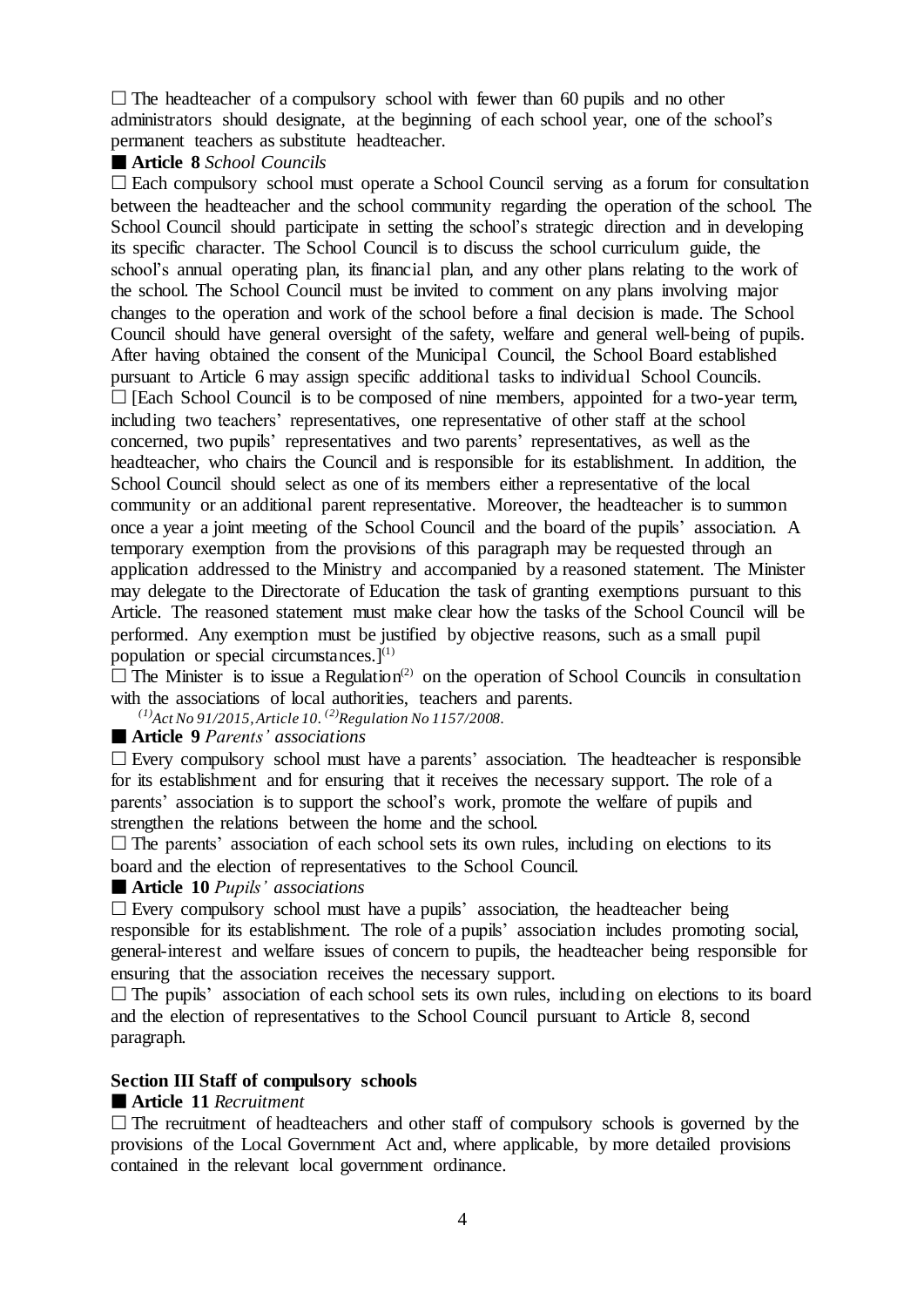$\Box$  [Recruitment requirements for headteachers, teachers and educational and vocational guidance practitioners of compulsory schools are governed by relevant legislation.]<sup>(1)</sup>  $\square$  Persons having been convicted for violating the provisions of Section XXII of the General Penal Code must not be hired to a position at a compulsory school. Prospective employees must present a criminal record certificate or authorise the headteacher to obtain the relevant information from the penal register.

*(1)Act No 35/2009,Article 9.*

# **Article 12** *Staff*

 $\Box$  All staff of compulsory schools must exhibit professionalism, commitment and conscientiousness in their work. Staff must exercise courtesy, consideration and tact in their relations with children, their parents, and co-workers.

 $\Box$  All staff of compulsory schools must observe utmost confidentiality with regard to information on the personal situation of children and their parents of which they gain knowledge in their work and which is covered by a secrecy requirement mandated by law, ordered by superiors, or deriving from the nature of the case. The obligation to maintain confidentiality continues to apply after the termination of employment. The obligation of confidentiality of compulsory school staff does not extend to information on incidents that are subject to statutory reporting requirements. The headteacher has the responsibility to remind staff of the existence of the above obligations, in particular the statutory reporting requirement of the Child Protection Act.

 $\Box$  At the headteacher's initiative, each school is to elaborate a lifelong learning plan for its staff so as to achieve the best alignment with the priorities laid down by the school and the local authority, as well as in the National Curriculum Guide.

 $\Box$  Headteachers and teachers of compulsory schools must be given the opportunity to engage regularly in lifelong learning in order to enhance their professional competence. This should include the possibility to take study leaves.

# **Section IV Pupils**

# **Article 13** *Pupils' rights*

 $\Box$  Compulsory schools are the workplace of pupils. All pupils in compulsory schools are entitled to receive suitable instruction within a stimulating study environment and in appropriate premises adapted to their needs and furthering their general well-being. Compulsory schools must in all respects organise their work so as to promote a sense of security in pupils and support the development of their potential. Pupils have the right to enjoy the benefit of their childhood in all school work. Care must be taken to maintain a reasonable workload so as to ensure that pupils get sufficient rest from organised activities within each school day and over the school year, including by organising continuous breaks over Christmas and Easter. Pupils have the right to express their views on the study environment, learning arrangements, the organisation of schooling, and any other decision concerning them. These views should be taken into account where possible.

 $\square$  Every pupil must have a class teacher. Class teachers must closely monitor the schooling of their pupils, their development, well-being and general welfare, guide them in their studies and school work, assist and advise them regarding personal matters, and work to strengthen the cooperation between the school and the home.

 $\Box$  [Compulsory school pupils are entitled to receive educational and vocational guidance provided by persons meeting the requirements of the Act on educational and vocational guidance practitioners. $]^{(1)}$ 

*(1)Act No 35/2009,Article 9.*

# **Article 14** *Pupils' responsibilities*

 $\Box$  Pupils are responsible for their own learning, their behaviour and their social interactions, account being taken of their age and level of maturity.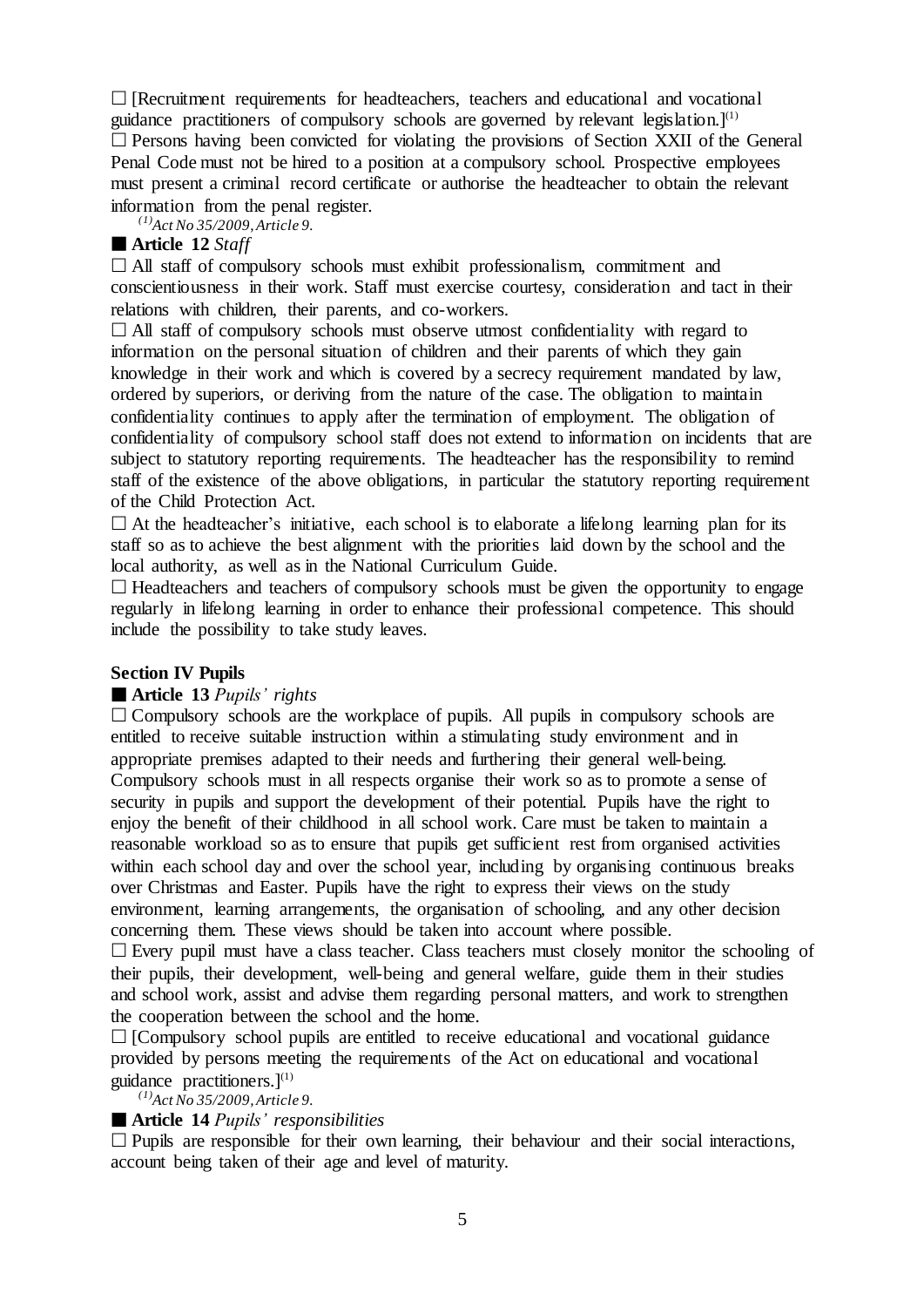$\Box$  Pupils must follow the instructions of teachers and compulsory school staff regarding any school-related matter, obey school rules, and respect general rules of conduct in their interactions with school staff and fellow pupils.

 $\Box$  In the case of highly inappropriate behaviour by a pupil, the pupil's teacher must attempt to determine the causes of the behaviour and seek to improve it, including through conversations with the pupil and her/his parents. If the situation nevertheless does not improve, the teacher must solicit the help of the headteacher and experts from among the school's counsellors, who should then seek appropriate remedies, taking due account, where applicable, of the role of child protection authorities.

 $\Box$  While a case pursuant to the third paragraph remains unresolved, the headteacher may suspend or permanently dismiss the pupil, provided that any decision to this effect is reported immediately to the pupil's parents and to the School Board. Such decisions are governed by the provisions of the Administrative Procedures Act. The School Board has an obligation to ensure, within reasonable time limits, that a suspended pupil receives suitable instruction.  $\square$  Decisions pursuant to the fourth paragraph are subject to appeal under Article 47. If the local authority fails to ensure instruction for the pupil, the Ministry may issue a ruling requiring it to provide the pupil with further specified instruction within a certain time limit.  $\Box$  The Minister is to issue a Regulation containing more detailed provisions on the implementation of this Article.<sup>(1)</sup>

*(1)Regulation No 1040/2011.*

# **Article 15** *Compulsory schooling*

 $\Box$  Pupils are obliged to attend compulsory school pursuant to Article 3. Compulsory schooling may be provided by municipal compulsory schools, by independent compulsory schools, or through other accredited education programmes in accordance with this Act.  $\Box$  A child's compulsory schooling normally starts at the beginning of the school year on the calendar year in which the child reaches six years of age. Parents may request or consent to an earlier or later start to their child's schooling. The headteacher may authorise this, after obtaining the opinion of the [school services]. $<sup>(1)</sup>$ </sup>

 $\Box$  The headteacher may exempt a pupil from compulsory schooling in a particular subject if this can be objectively justified. The headteacher may likewise recognise learning provided outside the compulsory school system as equivalent to compulsory education.

 $\Box$  At the request of the parents of a child of compulsory school age to exempt the child temporarily from attendance in a particular subject or from school attendance in general, the headteacher may grant such an exemption if this is considered to be objectively justified. In such cases, the parents must ensure that the pupil makes up any school work missed during the time that the exemption applies.

 $\square$  Decisions to grant or refuse exemptions pursuant to the third or fourth paragraphs are governed by the provisions of the Administrative Procedures Act. The decisions are subject to appeal under Article 47. The Minister may issue a ruling providing for a full or partial exemption to be granted, even where the local authority has declined a request for exemption.  $\Box$  Guidelines on the granting of exemptions pursuant to this Article are to be issued as part of the National Curriculum Guide for Compulsory Schools.

*(1)Act No 76/2016,Article 1.*

**Article 16** *Reception plans; pupils whose native language is not Icelandic*

 $\Box$  Instruction in compulsory schools must be in Icelandic. Other languages may be used for instruction whenever this is required by the nature of the matter or by the National Curriculum Guide.

 $\Box$  Compulsory schools must adhere to the reception plan of the relevant school or municipality when receiving children who are starting school, transferring between schools or who have not attended school previously in Iceland. At that point, parents must be provided with information about their child's schooling and the operation of the school in general, and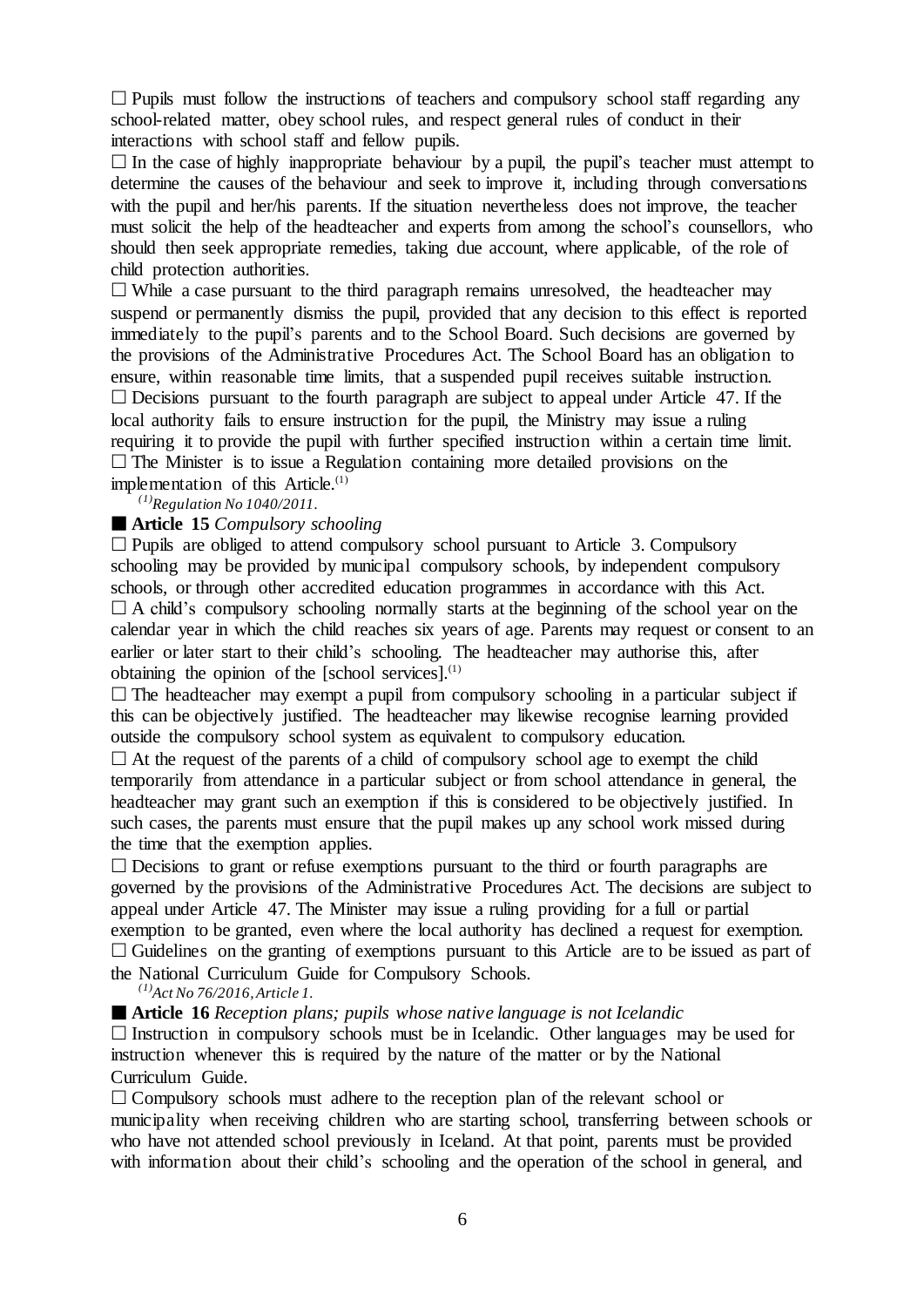parents whose native language is not Icelandic and deaf parents must be informed of their right to interpretation services.

 $\Box$  Reception plans for pupils whose native language is not Icelandic must take into consideration the pupils' background, their language skills, and their competence in other subject areas. Schools must ensure that the pupils and their parents receive counselling and that they have access to information about the work of compulsory schools.

 $\Box$  Pupils whose native language is not Icelandic are entitled to training in Icelandic as a second language. The aim of the training is for the pupils to become actively bilingual and to render them capable of studying at compulsory schools and becoming active participants in Icelandic society. Compulsory schools may validate the native language skills of pupils whose native language is not Icelandic as part of their compulsory schooling, replacing the compulsory study of another foreign language.

# **Article 17** *Pupils with special needs*

 $\Box$  Pupils are entitled to have their needs for education met in a regular, inclusive, compulsory school, regardless of their physical or mental abilities.

 $\Box$  Pupils whose learning difficulties are caused by specific learning disorders, emotional or social difficulties, and/or disabilities within the meaning of Article 2 of the Act on the Affairs of [Disabled People],(1) as well as pupils with dyslexia, suffering from long-term illnesses or with health-related special needs, are entitled to special learning support based on an assessment of their special needs.

 $\Box$  Pupils who because of an accident or long-term illness are unfit to attend school, as determined by a physician, are entitled to receive instruction for medical reasons either at home or at a medical facility. The local authority concerned has the responsibility for providing instruction for medical reasons.

 $\Box$  Where a child, in the opinion of its parents, headteachers, teachers or other specialists, will not be able to receive suitable instruction at a regular compulsory school, the parents may request that the child be admitted either to a special class in a compulsory school or to a specialised school.

 $\square$  Disputes concerning a pupil's schooling must be resolved with due regard to the provisions of the Administrative Procedures Act. Any decision must take into consideration the opinion of experts and the need to protect the overall interests of the child. Decisions are subject to appeal under Article 47.

 $\Box$  The Minister is to issue a Regulation<sup>(2)</sup> containing more detailed provisions on the implementation of this Article and the procedure to be followed. When the Ministry rules on cases referred to it on the basis of this Article, it may issue further instructions on the organisation of the pupil's schooling and on the local authority's obligations in relation thereto.

*(1)Act No 115/2015, Article 25. (2)Regulation No 585/2010, as amended by No 148/2015.*

# **Section V Parents**

# **Article 18** *Parents; management of data*

 $\Box$  Parents must safeguard the interests of their children of compulsory school age. Parents have the right to choose a compulsory school for their children within their municipality according to rules laid down by the local authority. They are likewise entitled to receive information about the operation of the schools and the schooling of their children.  $\Box$  Parents have an obligation to provide the compulsory school with any information regarding their child that is necessary for the operation of the school and with respect to the child's welfare. Personal data acquired in this way or accompanying a child from preschool are subject to a strict requirement of confidentiality and to the procedures stipulated by the currently applicable [Data Protection  $Act]^{(†)}$ . Parents must be provided with access to any such information. The headteacher, or other experts employed by the local authority concerned,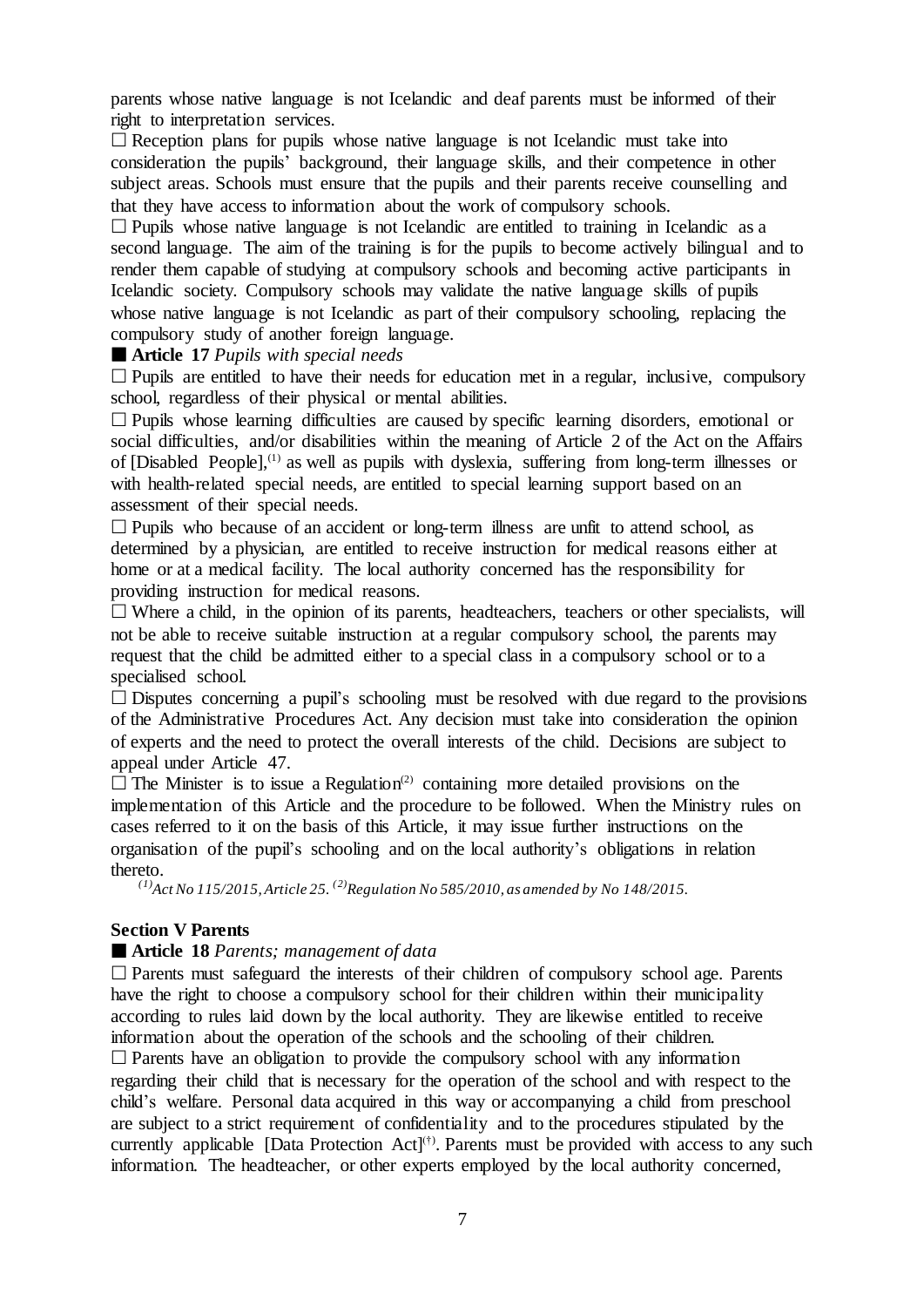have the responsibility for the management of data as further decided by the local authority. The Minister is to issue a Regulation<sup> $(1)$ </sup> on the management, deletion and dissemination of information and on parents' right to access information about their children. [The right of a parent not having custody of a child to access information about the child pursuant to this Act is governed by the provisions of Article 52 of the Act in Respect of Children, No  $76/2003$ .]<sup>(2)</sup>  $\square$  Parents must consult with the compulsory school regarding their children's schooling, monitor and support their education and study progress, and make efforts to ensure that the children come to school rested and that they obey school rules. Parents must have the opportunity to participate in their child's education and in the work of the school in general.  $\Box$  In the case of parents who are not native speakers of Icelandic or who communicate in sign language, the school must endeavour to provide them with interpretation of any information necessary for effective communication between parents and the school pursuant to this Article.

#### $^{(\dagger)}$ Short form of the title as listed by the Icelandic Data Protection Authority.  $^{(1)}$ Regulation No 897/2009, as *amended by No 657/2011. (2)Act No 38/2009,Article 2.*

### **Article 19** *Parents' responsibilities*

 $\Box$  Parents are responsible for their children's studies and have the responsibility to monitor their progress in cooperation with the children themselves and with their teachers. The parents of a child of compulsory school age are responsible for enrolling the child in school when it reaches that age and for its school attendance. In the case of failure by a child of compulsory school age to attend school, and where this is not due to illness or other objective reasons, the headteacher must seek a solution and decide on remedial measures. The headteacher must likewise report the case to the relevant child protection authorities. The headteacher must handle the case in accordance with the provisions of the Administrative Procedures Act. Decisions are subject to appeal under Article 47.

 $\Box$  The [Ministry]<sup>(1)</sup> may issue a ruling requiring a local authority to provide specified instruction to a particular pupil, including by admitting the pupil to a particular school within the relevant municipality.

*(1)Act No 91/2011,Article 1.*

#### **Section VI Buildings and facilities of compulsory schools**

#### **Article** 20 *[School buildings]*<sup>(1)</sup>

 $\Box$  The construction of school buildings is the responsibility of the relevant Municipal Council in consultation with the School Board and the School Council. The local authority concerned is liable for the initial investment cost of municipal compulsory schools. Local authorities are also responsible for implementing and financing the maintenance of school buildings, as well as for the renewal and maintenance of equipment. Space must be specifically reserved for  $[school \, services]^{(2)}$  for children with special needs, and for working facilities for staff.  $\Box$  [Each compulsory school must make the necessary arrangements for the operation of a school library or ensure by other means that its pupils have access to the services of such a library, the purpose of which is to serve as an information centre for pupils and teachers. School libraries should be equipped with books and audiovisual materials as well as other library resources having a relation to subjects and subject areas covered by the National Curriculum Guide for Compulsory Schools. $]^{(1)}$ 

 $\Box$  Buildings and grounds of compulsory schools must correspond to the requirements of this Act, the [Working Conditions Act]<sup>(†)</sup> and the National Curriculum Guide for Compulsory Schools. Buildings and other facilities must conform to the objective of ensuring the safety and well-being of pupils and staff, including in terms of suitable furnishings, acoustics, lighting and ventilation.

 $\Box$  Local authorities must consult with interested parties within the school community and with members of the local community regarding the design, construction and renovation of compulsory school premises.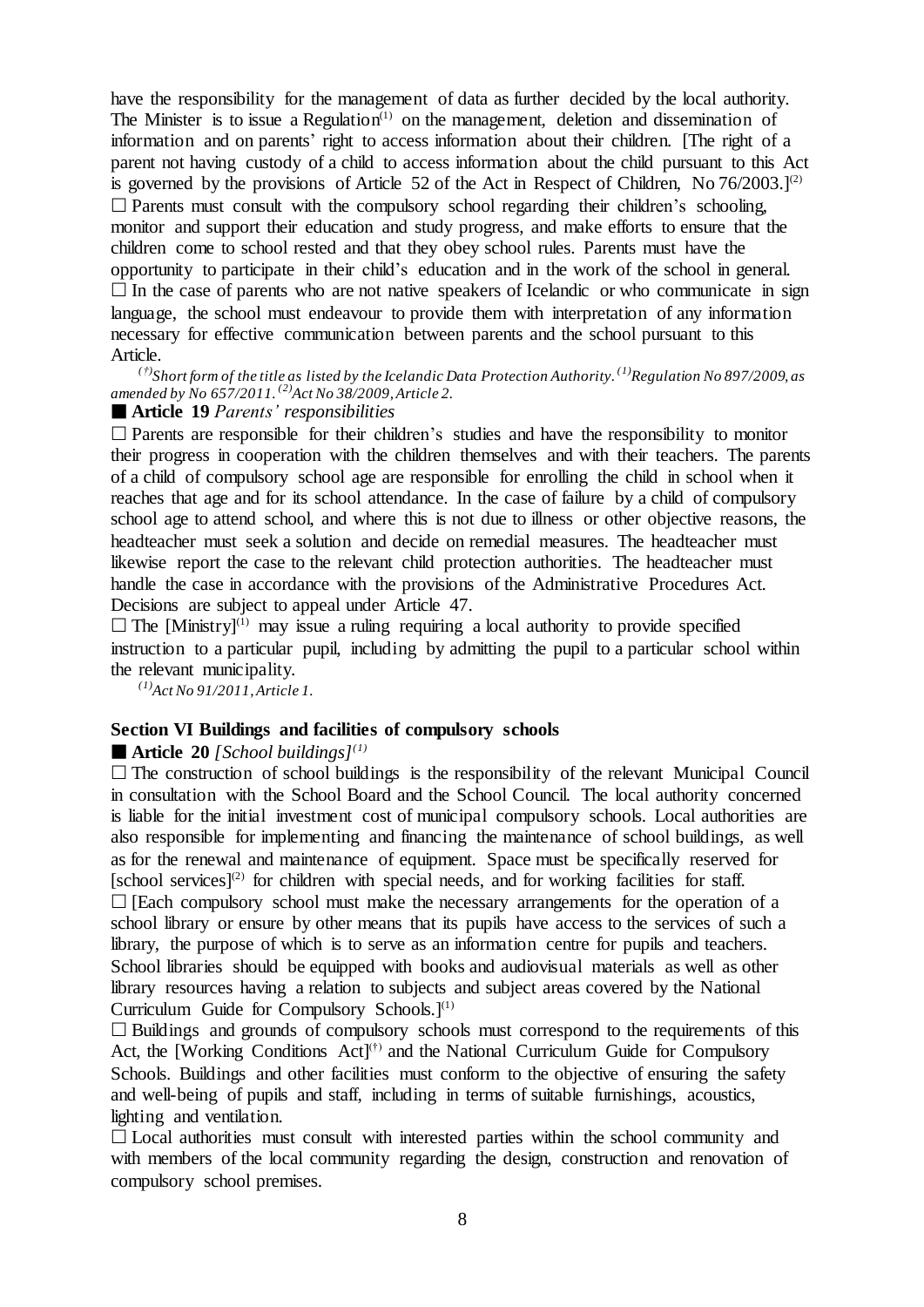$\Box$  After having consulted with the Association of Local Authorities in Iceland, the Minister is to issue a Regulation<sup>(3)</sup> on the premises and equipment of compulsory schools, containing more detailed requirements regarding facilities, equipment, the prevention of accidents, and general safety measures within the buildings and grounds of compulsory schools.

<sup>(1)</sup>Act No 91/2011, Article 4. <sup>(2)</sup>Act No 76/2016, Article 1. <sup>(†)</sup>English version of the short form of the title. *((3)Regulation No 657/2009, as amended by No 599/2014.*

**Article 21** *Administration of school buildings*

 $\Box$  The headteacher is responsible for the daily administration of school buildings as further determined by the Municipal Council.

 $\Box$  In consultation with the headteacher, the Municipal Council may allocate school buildings or any part thereof to other uses, provided that this does not interfere with the legal use of the buildings.

#### **Article 22** *School transport*

 $\Box$  Local authorities are responsible for organising school transport where appropriate, and for its financing. The Minister is to issue more detailed rules<sup> $(1)$ </sup> concerning school transport in consultation with the Association of Local Authorities in Iceland. School transport must be provided to pupils free of charge.

*(1)Regulation No 656/2009, as amended by No 882/2009 and No 605/2012.*

# **Article 23** *School meals*

 $\Box$  Compulsory school pupils must have the possibility during school hours to have a meal conforming to national dietary goals. Local authorities may charge fees for school meals based on a special schedule of fees which they issue.

 $\square$  Decisions on fees pursuant to this Article are subject to appeal under Article 47.

### **Section VII Study content; learning plans; study programmes; assessment; academic year**

# **Article 24** *National Curriculum Guide*

 $\Box$  A National Curriculum Guide for Compulsory Schools<sup>(1)</sup> is to be issued by the Minister and revised at regular intervals. The Guide should contain detailed provisions on the child-rearing role of compulsory schools and main strategies as regards teaching and teaching

arrangements, in accordance with the role of compulsory schools as outlined in Article 2. The National Curriculum Guide should include an emphasis on:

a. pupils' self-awareness, moral conscience, social awareness and awareness of civil responsibility and duties;

b. physical and mental well-being, a healthy lifestyle, and a responsible attitude to living beings and the environment;

c. training in the use of Icelandic in all studies;

d. dramatic and artistic expression;

e. pupils' ability to understand causal relationships and draw logical conclusions;

f. comprehension and productive and creative work, innovation, and entrepreneurial studies;

g. a good balance between academic and practical studies;

h. the use of play as a means of learning and development for children;

i. education that will be useful to pupils in their daily lives as well as in future studies and employment;

j. the preparation of both sexes equally for active participation in society, family life and work;

k. a variety of ways to acquire knowledge through the use of technological media,

information and communication technology, and library and source work;

l. educational and vocational guidance and the presentation of different occupations and study programmes as an aid in the choice of future studies and employment.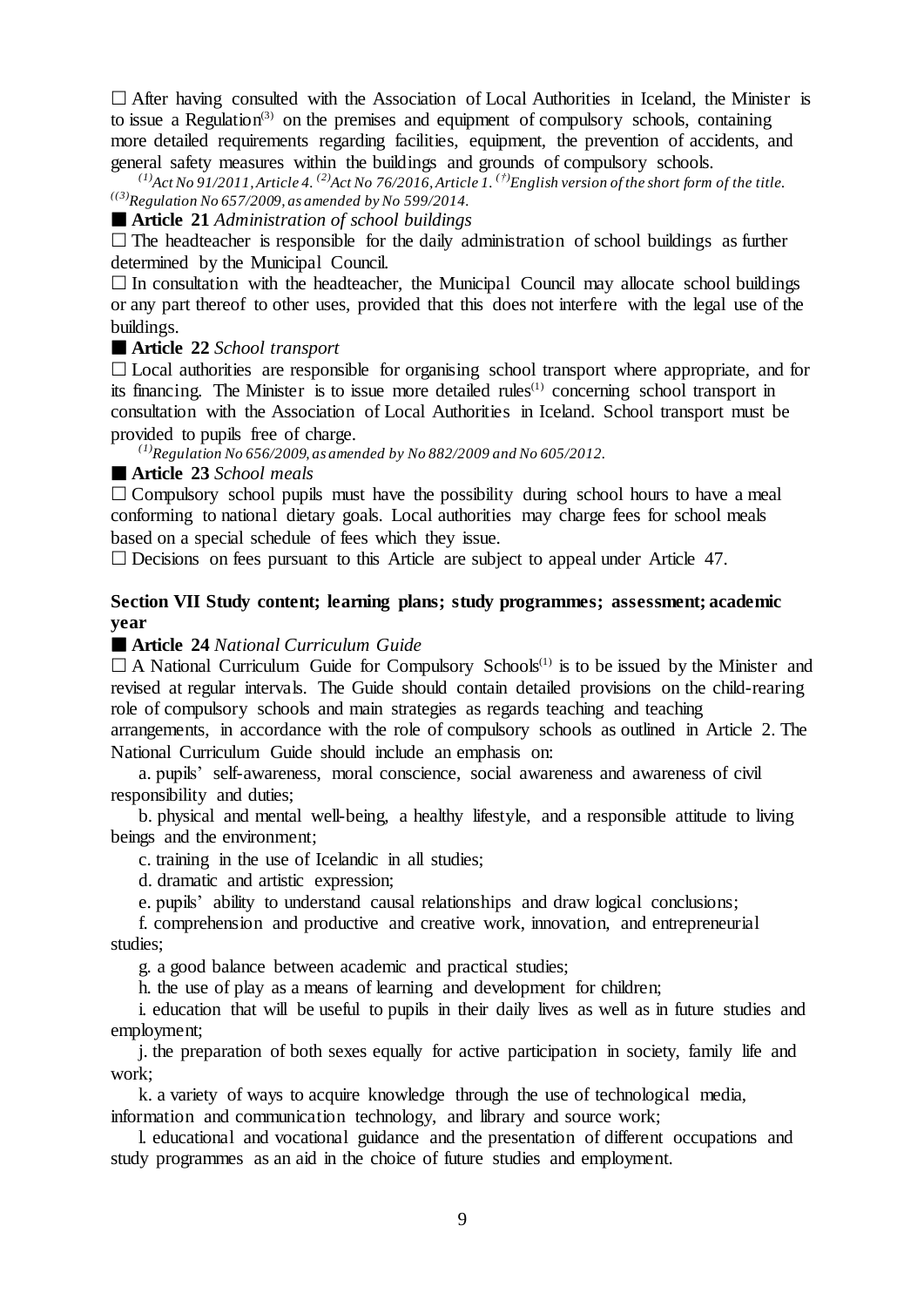$\Box$  In devising the National Curriculum Guide, in the planning of learning and teaching, and in developing and selecting learning materials, special care must be taken to ensure equal opportunities to learn for all pupils and that they are given the possibility to choose between subject-matters and approaches in their own learning.

 $\Box$  Learning and teaching objectives and the manner of operation of compulsory schools must be such as to prevent discrimination on the basis of ethnicity, gender, sexual orientation, place of residence, social background, religion, health, handicap, or general situation.

 $\Box$  In all their work, schools should promote a healthy lifestyle and take into account the personality, level of maturity, abilities, skills and interests of each individual.

*(1)Notice No 760/2011.Notice No 364/2013.Notice No 838/2015.Notice No 894/2016.*

# **Article 25** *Learning objectives*

 $\Box$  The National Curriculum Guide should outline the main objectives of learning and teaching, the structure and organisation of the studies, as well as the proportional division of time between different subjects and subject areas in compulsory schools. Care must be taken to ensure a cohesive education programme, whilst leaving to each compulsory school the decision whether to teach individual subjects and subject areas as separate or integrated courses. The National Curriculum Guide must define learning outcomes within each subject area. Pupils must be given the possibility to fulfil the learning objectives of individual subjects and subject areas in different ways. Performance criteria defined in the National Curriculum Guide must make it possible to determine when a pupil has completed an individual subject or subject area. Criteria must also be formulated for those pupils who complete compulsory education in less than 10 years. The National Curriculum Guide must make provisions for the cooperation of compulsory schools with preschools and upper secondary schools respectively, and for the approach to be used to help pupils adjust and move between school levels.

 $\Box$  The National Curriculum Guide must stipulate the content and structure of education in Icelandic; Icelandic as a second language or Icelandic sign language; mathematics; English; Danish or another Nordic language; arts and crafts; the natural sciences; physical education; the social sciences; equal rights; religion; life skills; and information and technology.

# **Article 26** *Choice in school education*

 $\Box$  From the start of compulsory education, pupils must have a certain amount of choice regarding their education, including between topics, learning methods and subjects, in accordance with the criteria of the National Curriculum Guide for Compulsory Schools and the organisation of the school concerned. The objective is to ensure that pupils take responsibility for their learning, and to introduce flexibility in schooling. Studies may also be partly composed of distance education and web-based learning.

 $\Box$  [At the lower secondary level, i.e. in grades 8 to 10, pupils' choice of subjects and subject areas should account for up to one-fifth of their study time, in accordance with further criteria laid down in the National Curriculum Guide for Compulsory Schools. In grades 8 to 10, schools may schedule varying proportions of elective courses in each grade, and limit pupils' choice partly to specified subject areas.] $(1)$ 

 $\Box$  Formal education outside compulsory schools, for example in musical schools, may be evaluated as part of compulsory education as further stipulated in the National Curriculum Guide for Compulsory Schools. For pupils engaging in such studies, the Municipal Council concerned is under no obligation to pay the attendant costs, even where the studies are recognised as a suitable replacement for compulsory education instruction. Temporary participation in gainful employment, social activities, sports, or organised voluntary work may also be evaluated as part of formal education, provided that this is consistent with the objectives of schooling.

 $\Box$  Compulsory school pupils who demonstrate the necessary competence are entitled to be admitted to studies in particular subjects at the upper secondary level while still attending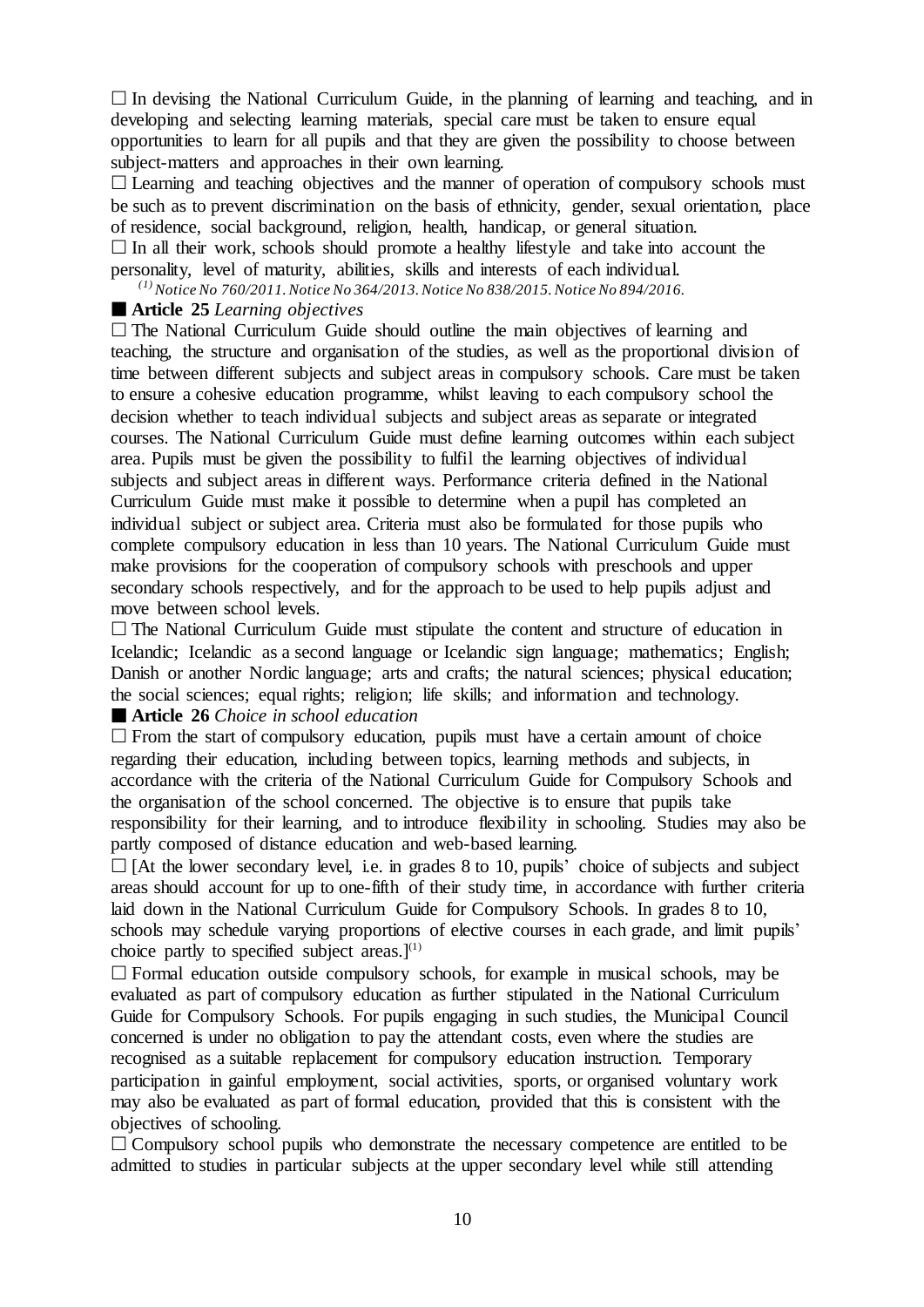compulsory school.(2) The headteacher of the compulsory school concerned may authorise the pupil to pursue such studies outside the school based on criteria laid down in the National Curriculum Guide. Decisions made by the headteacher pursuant to this Article are governed by the provisions of the Administrative Procedures Act.

 $\Box$  Refusals to evaluate studies or to issue an authorisation pursuant to this Article are subject to appeal under Article 47. The  $[M\text{inistry}]^{(3)}$  may issue a ruling ordering the headteacher of a compulsory school to authorise a pupil to enrol in studies at the upper secondary level pursuant to the fourth paragraph.

*(1)Act No 91/2011,Article 5. (2)See further Act No 91/2011,'Transitional Provisions'. (3)Act No 126/2011, Article 492.*

# **Article 27** *Assessment*

 $\Box$  The assessment of pupils' academic performance and progress is a regular part of schooling. The purpose of the assessment is to evaluate how successfully pupils meet the objectives of the National Curriculum Guide as well as individually determined learning objectives, to encourage pupils to make progress, and to determine who among them may be in need of special support. More detailed provisions on assessment are to be laid down in the National Curriculum Guide for Compulsory Schools.

 $\Box$  Information about individual pupils' assessment may only be disclosed to the pupils themselves and to their parents. However, disclosure of such information is permitted in cases of transfer of pupils between schools and in relation to their admission to upper secondary school, subject to a strict requirement of confidentiality and to the procedures stipulated by the currently applicable [Data Protection Act]<sup>(†)</sup>.

 $\Box$  Pupils and their parents are entitled to receive information on assessment results, assessment methods and assessment techniques, including by viewing assessed assignments and examination papers. They are also entitled to an oral explanation of the assessment and to the revision by the compulsory school of the results of the assessment. Such revisions are in no case to be considered equivalent to an administrative appeal within the meaning of the Administrative Procedures Act.

 $\Box$  The Minister is to issue a Regulation<sup>(1)</sup> containing more detailed provisions on the management of assessment results in compulsory schools and on the disclosure of information on assessment in cases of transfer of pupils between schools and in relation to their admission to upper secondary school, as well as on parents' right to access such information.

 $^{(f)}$ Short form of the title as listed by the Icelandic Data Protection Authority.  $^{(1)}$ Regulation No 897/2009, as *amended by No 657/2011.*

**Article 28** *Academic year and school hours*

 $\Box$  For pupils in compulsory schools, the academic year must have a duration of at least nine months. This should include at least 180 days of school attendance. The headteacher is responsible for deciding on the division of this period into days of instruction and other days of school attendance in consultation with the School Council and after obtaining the approval of the School Board.

 $\Box$  Minimum weekly instruction time for compulsory school pupils is as follows:

- a. 1,200 minutes in grades 1 to 4;
- b. 1,400 minutes in grades 5 to 7;
- c. 1,480 minutes in grades 8 to 10.

 $\Box$  In concert with the School Council, the headteacher decides on the more detailed arrangement of weekly instruction, [as well as on the more detailed arrangement of integration between school and after-school activities, as applicable<sup> $(1)$ </sup> The daily and weekly instruction time of pupils in compulsory schools must be decided so as to ensure a continuous school day with appropriate breaks, and a reasonable workload considering the pupils' age and level of maturity.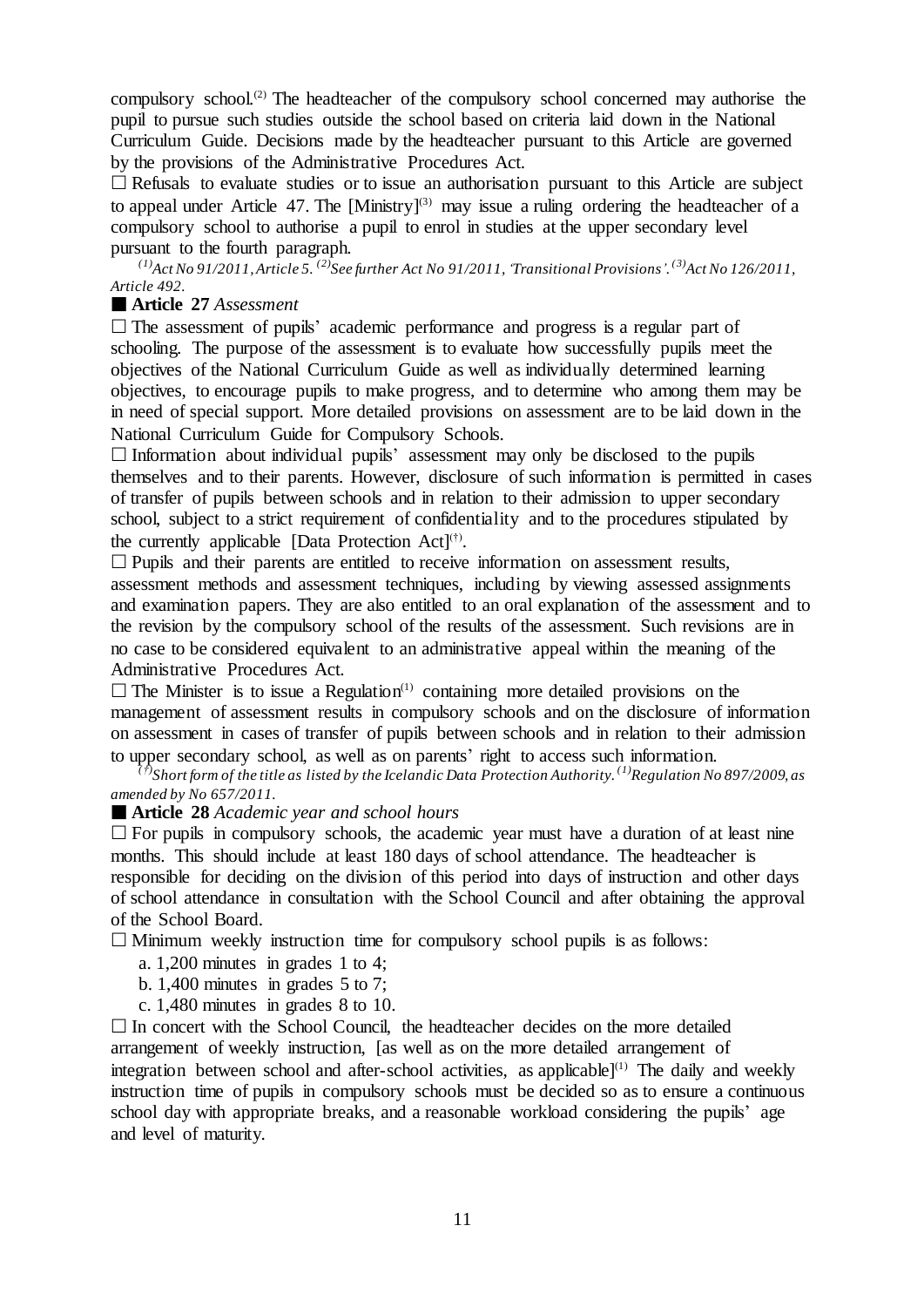$\Box$  Minimum weekly instruction pursuant to the second paragraph may be deviated from temporarily provided that this is compensated for, within the same school year, by supplementary instruction of equivalent length.

 $\Box$  [Each Municipal Council may decide to fix the dates of certain school holidays for all schools within the municipality, in consultation with interested parties.]<sup>(2)</sup>

*(1)Act No 76/2016,Article 3. (2)Act No 91/2011,Article 6.*

### **Article 29** *School curriculum guide; operational plan*

 $\Box$  Each compulsory school must adopt a school curriculum guide and an operational plan. The headteacher is responsible for the adoption of these documents and for drawing them up in concert with teachers. A school curriculum guide is a more detailed version of the National Curriculum Guide for Compulsory Schools as regards the objectives pursued, study content and assessment, the manner in which a school is operated, and evaluation and quality assurance in schools. A school curriculum guide must take into consideration the specific character and special circumstances of the compulsory school concerned and should be revised at regular intervals.

 $\Box$  The annual operational plan must include details on the school calendar, including the duration of Christmas, Easter and other winter holiday periods; pupils' study schedule; school rules; support services; social activities; and any other aspects of the annual operation of the school. The operational plan is to be submitted annually to the School Board, which confirms its entry into force after ascertaining that it has been drawn up in accordance with legal and regulatory requirements, the National Curriculum Guide, collective agreements, and the Municipal Council's decisions regarding the operation of schools.

 $\Box$  The headteacher has the responsibility for implementing the above provisions, as well as for ensuring appropriate discussion within the school and in the School Council, and for keeping the School Board informed about the way in which the plans have been implemented. The operational plan and the school curriculum guide must be made accessible to all members of the school community.

### **Article 30** *[School atmosphere*

 $\Box$  All members of the school community must contribute to the creation and maintenance of a good working environment and a positive school atmosphere.

 $\Box$  Headteachers and teachers are under an obligation to consult with parents regarding the behaviour, well-being and social interactions of their children. Parents must similarly consult with the school on the schooling of their children. The same applies to other legal guardians of pupils attending the school concerned.

 $\Box$  Compulsory schools must maintain a coherent policy on ways to prevent cases of physical, verbal and social aggression within the school. Schools must likewise maintain a plan on the implementation of the statutory reporting requirement of the Child Protection Act, as well as on the response to cases involving bullying, other types of aggression, or social exclusion. Part of the implementation of the plan must be for each school to establish school rules. School rules should cover aspects such as general conduct, social interactions, punctuality, diligence in study, and the pursuit of a healthy lifestyle. The rules should also specify how the school intends to respond to cases of violation of the rules.

 $\Box$  The Minister may lay down further provisions on the responsibilities and obligations of members of the school community by means of a Regulation $(1)$  issued pursuant to this Article and Article 14 jointly. The Regulation must include provisions on an expert panel set up by the Ministry as an advisory body on bullying.] $^{(2)}$ 

*(1)Regulation No 1040/2011. (2)Act No 91/2011,Article 7.*

### **Article 31** *Cost to pupils of attending compulsory school*

 $\Box$  The instruction of pupils in public compulsory schools as part of compulsory schooling must be provided free of charge, and neither pupils nor their parents may be charged fees for the instruction or services provided, for learning materials, or for other materials that pupils are required to use in their studies in conformity with the provisions of this Act and with the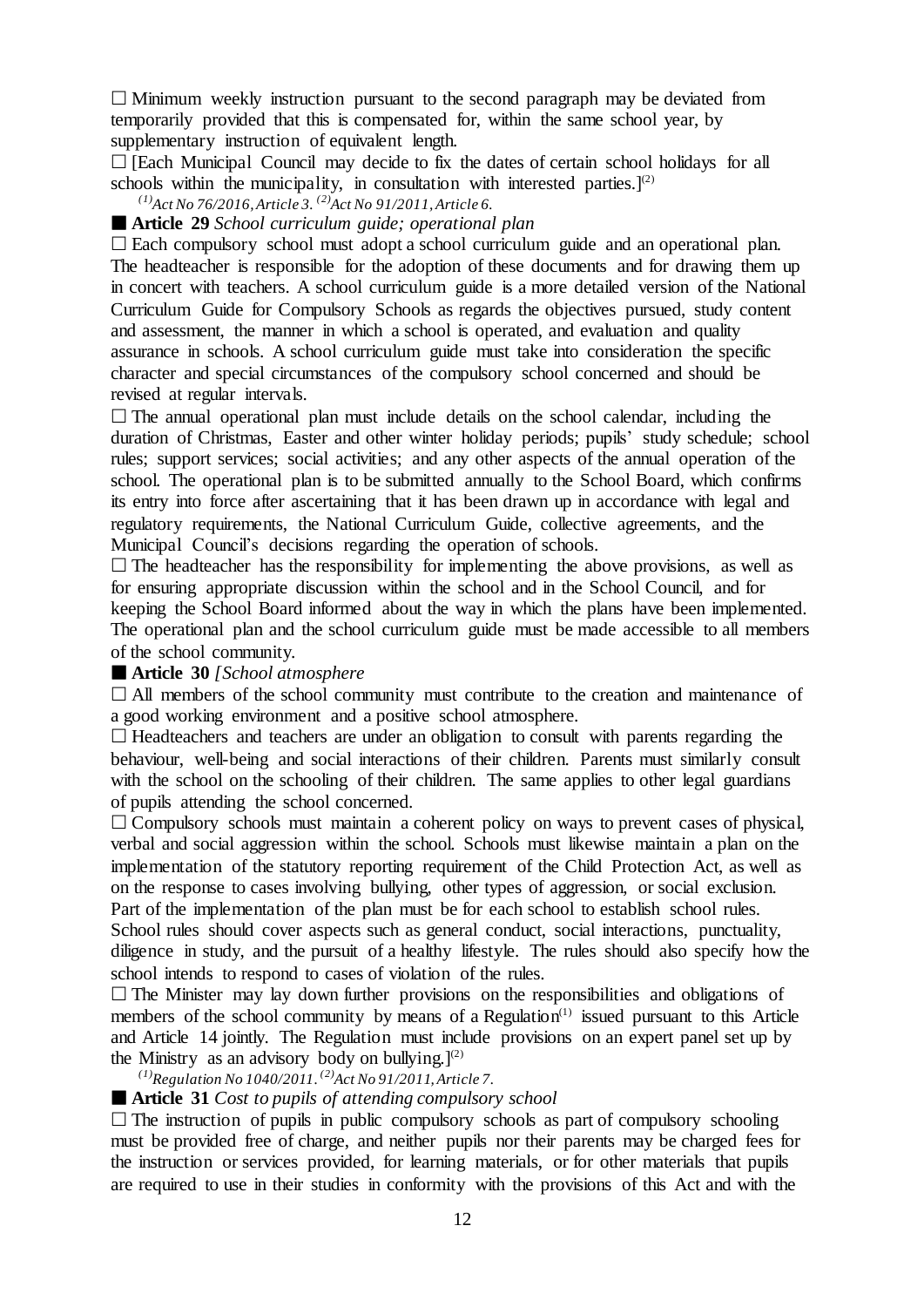National Curriculum Guide. The same applies to compulsory school pupils' participation in courses at upper secondary level whenever the studies are defined as part of compulsory school studies. However, public authorities are not required to provide pupils with materials for personal use, such as writing implements and paper.

 $\Box$  Where a compulsory school pupil attends upper secondary level courses assigned as part of compulsory education, teaching costs at the upper secondary level are governed by the provisions of the Upper Secondary Education Act. At the same time, the local authority concerned is liable for the cost of learning materials and admission, as well as for any materials fee. Any further implementation and organisational details are a matter of negotiation between the compulsory and upper secondary schools concerned.

 $\Box$  [The Ministry must provide compulsory schools with learning materials corresponding to the main objectives of learning and teaching at the compulsory level as laid down in the National Curriculum Guide. The Minister may delegate the fulfilment of this obligation to the Directorate of Education.<sup>[(1)</sup>

 $\Box$  No fees may be collected from pupils for trips classified as field trips or which qualify otherwise as part of their compulsory schooling. However, subsistence fees may be charged for pupils' study trips, in consultation with parents.

 $\square$  Decisions on the collection of fees pursuant to this Article are subject to appeal under Article 47.

# *(1)Act No 91/2015,Article 10.*

# **Article 32** *Completion of compulsory school*

 $\Box$  Upon completion of compulsory education, pupils must be awarded a certificate attesting to the fact that they have completed the education required by this Act. The certificate must contain the pupil's assessment report for studies during the final year of compulsory school.  $\Box$  The headteacher determines whether a pupil has completed compulsory education, and has the responsibility for the pupil's graduation from compulsory school. A pupil may be permitted to graduate from compulsory school before completing 10 years of compulsory schooling, provided that the pupil meets compulsory school graduation requirements as described by the final learning outcomes contained in the National Curriculum Guide. Further provisions on the implementation of this Article are to be laid down in the National Curriculum Guide for Compulsory Schools. The headteacher's decisions in this regard are governed by the provisions of the Administrative Procedures Act. Decisions to refuse graduation from compulsory school pursuant to this Article are subject to appeal by parents under Article 47.

# **Article 33** *[Extra-curricular and social activities](1)*

 $\Box$  In every compulsory school, pupils must have the opportunity to participate in extracurricular and social activities. Extra-curricular and social activities may be organised either as part of daily school work or outside normal school hours.  $\dots$ <sup>(1)</sup>

 $\Box$  Local authorities may charge fees for [extra-curricular and social activities]<sup>(1)</sup> based on a special schedule of fees which they issue. Decisions on fees pursuant to this Article are subject to appeal under Article 47.

*(1)Act No 76/2016,Article 4.*

# **[Article 33a** *After-school centres*

 $\Box$  All children in the younger cohorts of compulsory school must have the opportunity to enjoy the services of an after-school centre. After-school centres are facilities where children can engage in after-school activities and which emphasise children's own choice, free play, and diversity in the activities pursued and the environment provided. The organisation of the services provided by after-school centres must take into account the needs, level of maturity and interests of each child.

 $\square$  Each local authority is responsible for guaranteeing the professionalism of after-school centres, and for deciding on the organisation of their activities and the legal form chosen,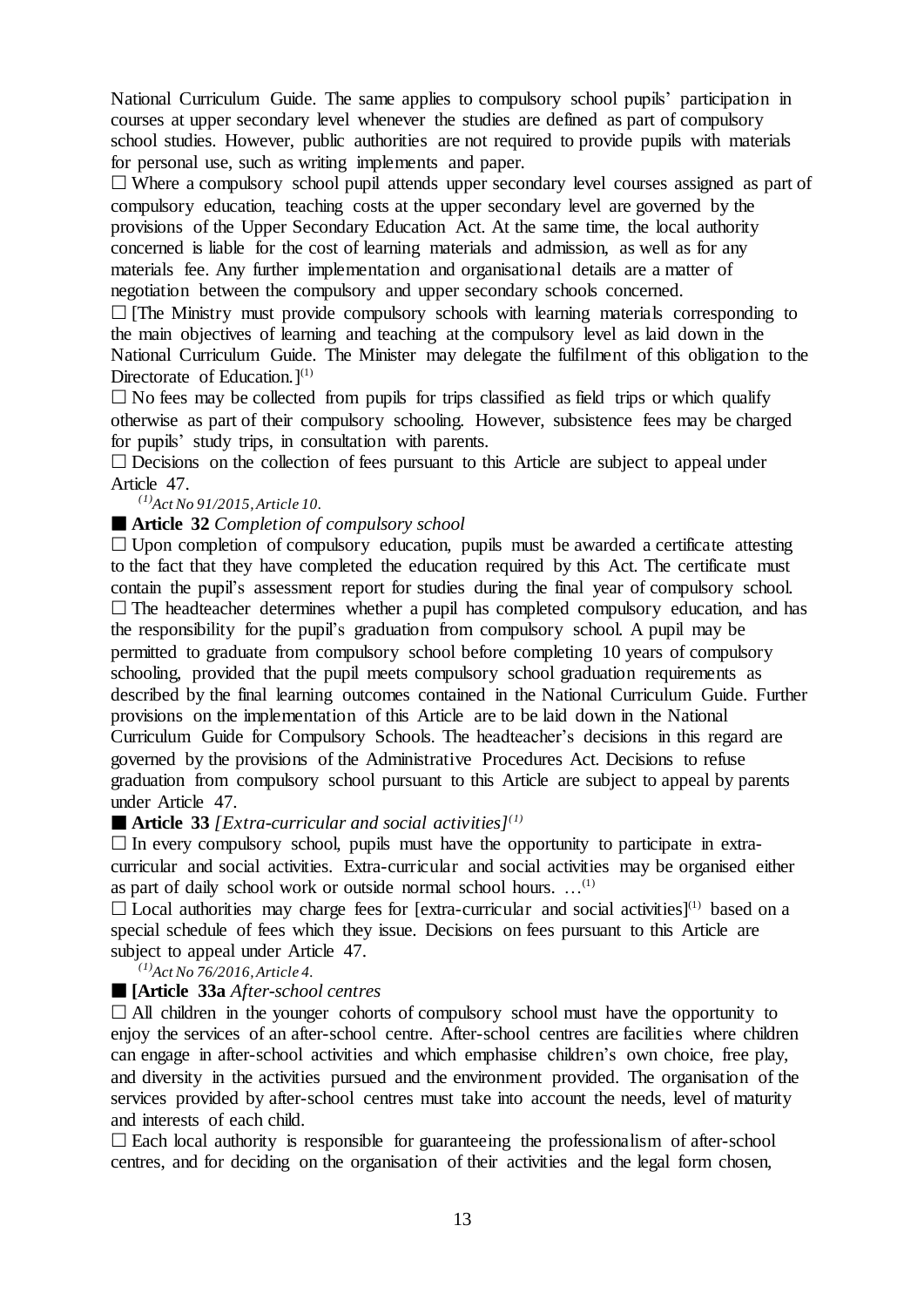using the integration of school and after-school activities and the needs of children as guiding principles.

 $\Box$  The operation of after-school centres is governed by the general provisions of this Act, and by regulations issued pursuant to the Act and relating to the safety and well-being of children, their rights and obligations, statutory notification obligations, and the prohibition to hire people with criminal records.

 $\Box$  After having consulted with the Association of Local Authorities in Iceland, the Ministry is to issue quality criteria for after-school activities, including regarding their purpose and aims, organisational and operational details, operating methods, diversity, administration, and education requirements for staff.

 $\Box$  Where objectively justified, for instance by the local situation, local authorities may decide not to operate after-school centres.

 $\Box$  Local authorities may charge fees for the time spent by children in after-school centres based on a schedule of fees which they issue and publish. Decisions on fees pursuant to this Article are subject to appeal under Article  $47.1^{(1)}$ 

*(1)Act No 76/2016,Article 5.*

# **Article 34** *Innovation Fund for Schools*

 $\Box$  The role of the Innovation Fund for Schools is to support development and innovation in schools in accordance with official policy and the National Curriculum Guide. Contributions to the Fund are determined in the National Budget. The  $[Ministr]^{(1)}$  administers the Fund and issues a Regulation<sup> $(2)$ </sup> on the allocation of grants. The Fund is common to preschools, compulsory schools and upper secondary schools.

 $\Box$  The administration of the Fund and the award of grants may be entrusted, by means of a Regulation, either to an institution under the authority of the Ministry or to another competent party.

*(1)Act No 91/2011,Article 1. (2)Regulation No 242/2009.*

# **Section VIII Evaluation and quality assurance in compulsory schools**

**Article 35** *Objectives*

 $\Box$  The objectives of evaluation and quality assurance in compulsory schools are:

a. To make information on schooling, its results and its development available to educational authorities, school staff, receiving schools, parents and pupils;

b. To ensure that schools are operated in compliance with law, regulations and the National Curriculum Guide for Compulsory Schools;

c. To increase the quality of learning and schooling and contribute to improvements;

d. To ensure that pupils' rights are respected and that they receive the services to which they are entitled according to law.

**Article 36** *Internal evaluation*

 $\square$  Each compulsory school carries out a systematic evaluation of the results and the quality of schooling pursuant to Article 35 with the active participation of school staff, pupils and parents as appropriate.

 $\Box$  Compulsory schools must make public information about their internal evaluation, its relation to the school curriculum guide, and plans for improvements.

**Article 37** *External evaluation by local authorities*

 $\Box$  [Local authorities are responsible for performing evaluation and quality assurance in schools pursuant to Articles 5 and 6, and for providing the Ministry with information regarding the operation of schools, their internal evaluation, external evaluation carried out by local authorities, the implementation of their school policy, and plans for improvements. The Minister may delegate to the Directorate of Education the task of receiving information pursuant to this Article.]<sup>(1)</sup>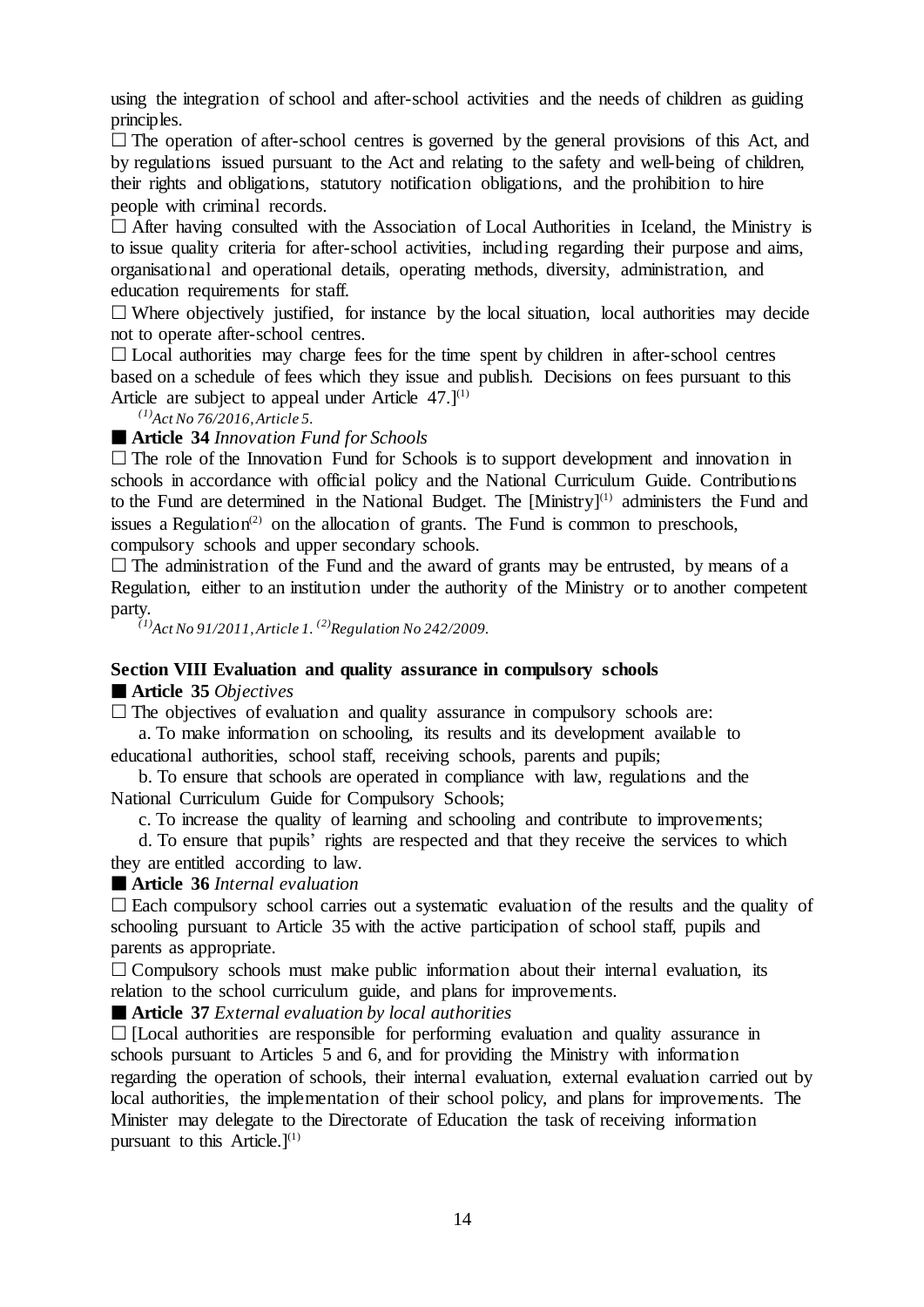$\Box$  Local authorities should follow up on internal and external evaluations to ensure that they lead to improvement in education.

*(1)Act No 91/2015,Article 10.*

**Article 38** *External evaluation by the [Ministry]*<sup>(1)</sup>

 $\Box$  [The Ministry or, by delegation, the Directorate of Education undertakes the analysis and dissemination of information about the work of compulsory schools, using information provided by local authorities pursuant to Article 37 and independently assembled data. The Minister may delegate tasks pursuant to this Article to the Directorate of Education.]<sup>(2)</sup>  $\Box$  The [Ministry]<sup>(3)</sup> establishes a three-year plan on surveys and assessments aimed at providing information on the implementation of this Act and of the National Curriculum Guide for Compulsory Schools, and on other aspects of schooling. Moreover, the  $[Ministr]^{(3)}$ is responsible for organising participation in international educational and comparative studies.

 $\Box$  The Minister is to issue a Regulation<sup>(4)</sup> pertaining to internal and external evaluations and the obligation of local authorities to provide information, in consultation with the Association of Local Authorities in Iceland.

<sup>(1)</sup>Act No 126/2011, Article 492. <sup>(2)</sup>Act No 91/2015, Article 10. <sup>(3)</sup>Act No 91/2011, Article 1. <sup>(4)</sup>Regulation No *658/2009.*

# **Article 39** *Coordinated assessment*

 $\Box$  The [Ministry]<sup>(1)</sup> is responsible for organising coordinated assessment in compulsory schools, providing schools with national coordinated examinations for this purpose, and implementing the coordinated assessment.

 $\Box$  [All pupils in grades 4 and 7 of compulsory school must undergo national coordinated examinations in Icelandic and mathematics. Pupils at the lower secondary level, that is those attending grades 8 to 10, must take coordinated examinations in Icelandic, mathematics and English. Other examinations are to be held as decided by the Minister.

 $\Box$  Where objectively justified and as consented by parents, the headteacher may exempt pupils from undergoing national coordinated examinations in individual examination subjects.  $\Box$  The Directorate of Education, or another competent entity as decided by the Minister, is to be charged with the development and implementation of coordinated assessment and examinations pursuant to this Article. The Minister is to issue a Regulation<sup> $(2)$ </sup> containing more detailed provisions on the organisation and implementation of coordinated assessment, examinations and surveys in compulsory schools, and on individual pupils' exemptions from coordinated assessment pursuant to this Article. $]^{(3)}$ 

<sup>(1)</sup>Act No 91/2011, Article 1.<sup>(2)</sup>Regulation No 435/2009, as amended by No 662/2009.<sup>(3)</sup>Act No 91/2015, *Article 10.*

#### **Section IX [School services](1) and support structures of compulsory schools** *(1)Act No 76/2016,Article 1.*

■ **Article** 40 *Structure and implementation of* [school services]<sup>(1)</sup>

 $\Box$  Local authorities must ensure the availability of [school services]<sup>(1)</sup> in compulsory schools, decide on their organisation, and seek to ensure that they can be provided within the schools themselves.  $[School$  services $]^{(1)}$  comprise on one hand support for pupils and their families, and on the other support for the work carried out in compulsory schools and for their staff.  $\Box$  From the start of each pupil's schooling, compulsory schools must implement preventive measures consisting of screenings and observations intended to ensure that pupils receive adequate instruction and learning support. Moreover, pupils with psychological or social difficulties liable to affect their schooling must receive appropriate diagnosis. All observations by a school concerning individual pupils must take place in consultation with and with the consent of their parents; no fee may be charged for such observations. The results of such observations must be reported to the parents.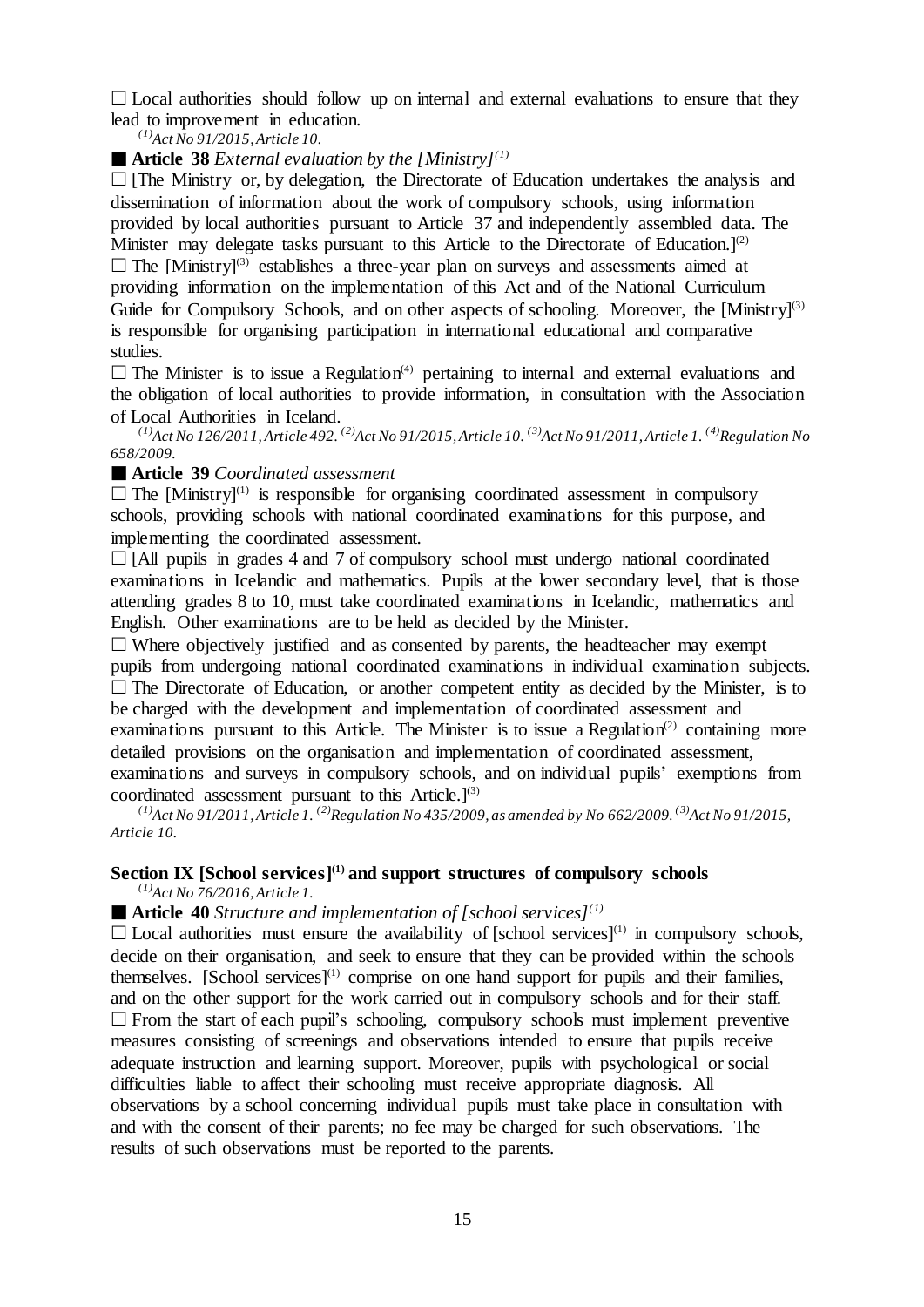$\Box$  A diagnosis pursuant to this Article may be requested by parents or, after consulting with them and with their consent, by the school's headteacher or one of its teachers or health service staff. The [school services] $(1)$  are responsible for ensuring that the diagnosis is carried out, submitting a proposal on appropriate action to the headteacher, monitoring any measures to improve the situation, and evaluating the results.

 $\Box$  [Through the establishment of a Pupil Welfare Council, the headteacher is to coordinate within each school the work of those responsible for individual pupils' cases within the fields of [school services],(1) educational guidance and school health services. Where considered necessary, the municipal social services and child protection authorities should also be consulted regarding individual pupils' cases. A temporary exemption from specific provisions of the Regulation on Pupil Welfare Councils may be requested through an application addressed to the Ministry and accompanied by a reasoned statement. Any exemption must be justified by objective reasons, such as a small pupil population or special circumstances. The Minister may delegate to the Directorate of Education the task of granting exemptions pursuant to this Article.<sup>[2]</sup>

 $\Box$  Local authorities operating compulsory schools must initiate collaboration between [the school services] $<sup>(1)</sup>$  and social services, child protection authorities and health care services</sup> within the municipality, with regard to pupils with special needs or suffering from long-term illnesses. Local authorities must also take the initiative for the collaboration of [the school services] $<sup>(1)</sup>$  with those responsible for specialised diagnostic and treatment services organised</sup> by central government to meet the needs of individual pupils.

 $\Box$  In implementing [school services],<sup>(1)</sup> local authorities must lay particular weight on promoting good contacts between preschools, compulsory schools and upper secondary schools in the interest of continuity of schooling.

 $\Box$  The Minister is to issue a Regulation<sup>(3)</sup> on [school services]<sup>(1)</sup> and the operation of Pupil Welfare Councils, in consultation with the Association of Local Authorities in Iceland.  $\Box$  A decision to refuse a parent's request for diagnosis pursuant to the third paragraph is subject to appeal under Article 47. The Ministry may issue a ruling requiring a particular pupil to be provided with diagnosis pursuant to this Article.

<sup>(1)</sup>Act No 76/2016, Article 1. <sup>(2)</sup>Act No 91/2015, Article 10. <sup>(3)</sup>Regulation No 584/2010, as amended by No *986/2010.*

# **Article 41** *School health services*

 $\square$  School health services in compulsory schools are governed by the relevant provisions of the Health Services Act. The structure and organisation of school health services in compulsory schools is to be decided in consultation with the School Board and the headteacher.

 $\Box$  The headteacher must ensure that pupils receive school health services within each school in accordance with the arrangement decided upon pursuant to the first paragraph.

 $\Box$  Local authorities are liable for the initial capital cost of premises intended for health services in schools and responsible for the operation thereof. The salaries of the staff of school health services, as well as any specific costs incurred by those services, shall be borne by the budget of the local health care centre as 'other costs' associated with the provision of primary health care services; staff is to be recruited on the same basis.

#### **Article 42** *Special classes*

 $\Box$  Local authorities may set up special classes in compulsory schools or establish special schools in those cases where regular learning or teaching practices do not adequately serve pupils' needs or interests. The purpose of such classes and schools is to provide pupils with a specialised learning environment for shorter or longer periods of time, while at the same time emphasising the provision of support and pedagogical counselling to staff at regular compulsory schools.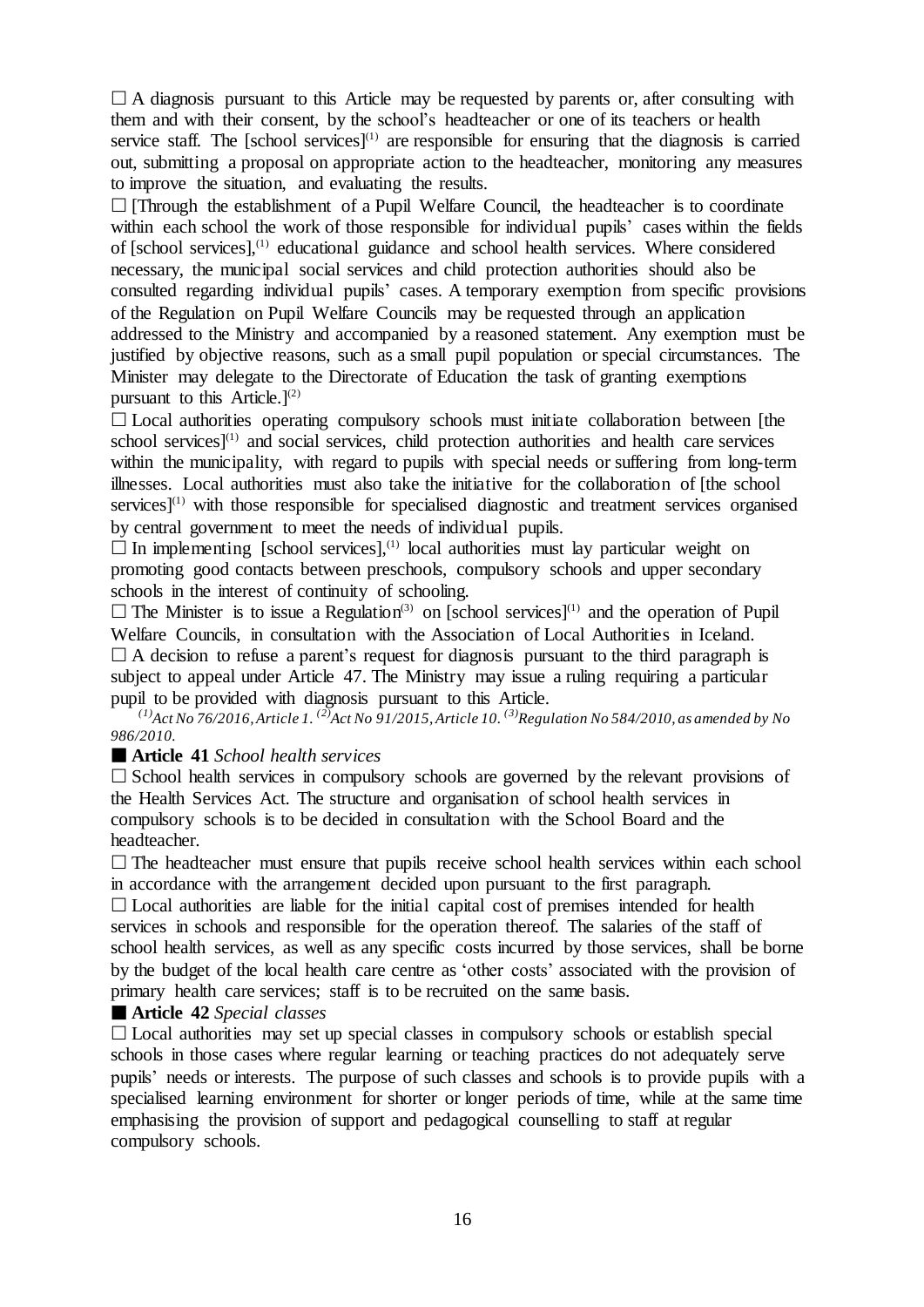# **Section X [Independent compulsory schools](1)**

*(1)Act No 76/2016,Article 6.*

#### **Article 43** *[Independent compulsory schools*

 $\Box$  Although operated in accordance with this Act, independent compulsory schools are run by private entities, generally on the basis of a service agreement entered into with the relevant local authority.

 $\Box$  The enrolment of a child in an independent compulsory school is subject to the free choice of its parents, unless otherwise stipulated in the relevant service agreement. Where enrolment in an independent compulsory school is not subject to the free choice of parents, the conditions of Article 43e must be complied with in addition to other applicable requirements. $]^{(1)}$ 

*(1)Act No 76/2016,Article 6.*

#### **[Article 43a** *Service agreements*

 $\Box$  A service agreement must be drawn up between the local authority of the municipality in which a school is operated and the school's operating entity. Through the agreement, the local authority consents to the setting up of the school, confirms its right to funding in accordance with Article 43b, and accepts the obligation to supervise its activities.

 $\Box$  The service agreement must be approved by the Ministry after it has determined that all legal requirements are fulfilled. The school may not commence operations until the Ministry's approval has been obtained. The Minister may delegate to the Directorate of Education the task of approving service agreements.

 $\Box$  A local authority may decline to enter into a service agreement, or decide to limit any such agreement to a specified number of pupils, for instance where there is a risk that contributing financially to the school could adversely impact the operation of the municipality's own schools and the funding thereof. Where a local authority declines to enter into a service agreement, any authorisation to operate the school is governed by the provisions of Article 46.  $\square$  The service agreement must cover, at least, the following:

1. A school curriculum guide consistent with the National Curriculum Guide.

2. Evaluation and quality assurance pursuant to Article 37.

3. The financial relationship between the parties, including contribution payment schedules and the financial aspects of services provided to pupils with special needs.

4. Services provided to pupils based on an assessment of their special needs.

5. The validity of the agreement, including provisions on a trial period and periods of notice. As regards the maximum term of validity of agreements, the provisions of Article 100 of the Local Government Act shall not apply.

6. The maximum number of pupils which may attend the school, determined by factors such as the premises used, the working environment of pupils and staff, the capacity to organise the supervision of the school's activities, and secure operational funding.

7. The maximum number of pupils attending the school for which the local authority is under an obligation to provide funding in accordance with Article 43b, determined by factors such as the funding contributions decided by the local authority.

8. Enrolment and school fees. Local authorities may place an upper limit on school fees based on its own financial contributions to the school.

9. The organisation of school transport, where applicable.

10. The procedure for terminating the service agreement, and remedies in cases of failure to respect obligations under the agreement. $]^{(1)}$ 

*(1)Act No 76/2016,Article 6.*

### **[Article 43b** *Municipal funding*

 Each independent compulsory school with a valid service agreement entered into pursuant to Article 43a is entitled to receive operational funding from the municipal budget for those of its pupils who are legal residents of the municipality in which it operates. The funding provided must amount to at least 75 per cent of the weighted average total operating cost per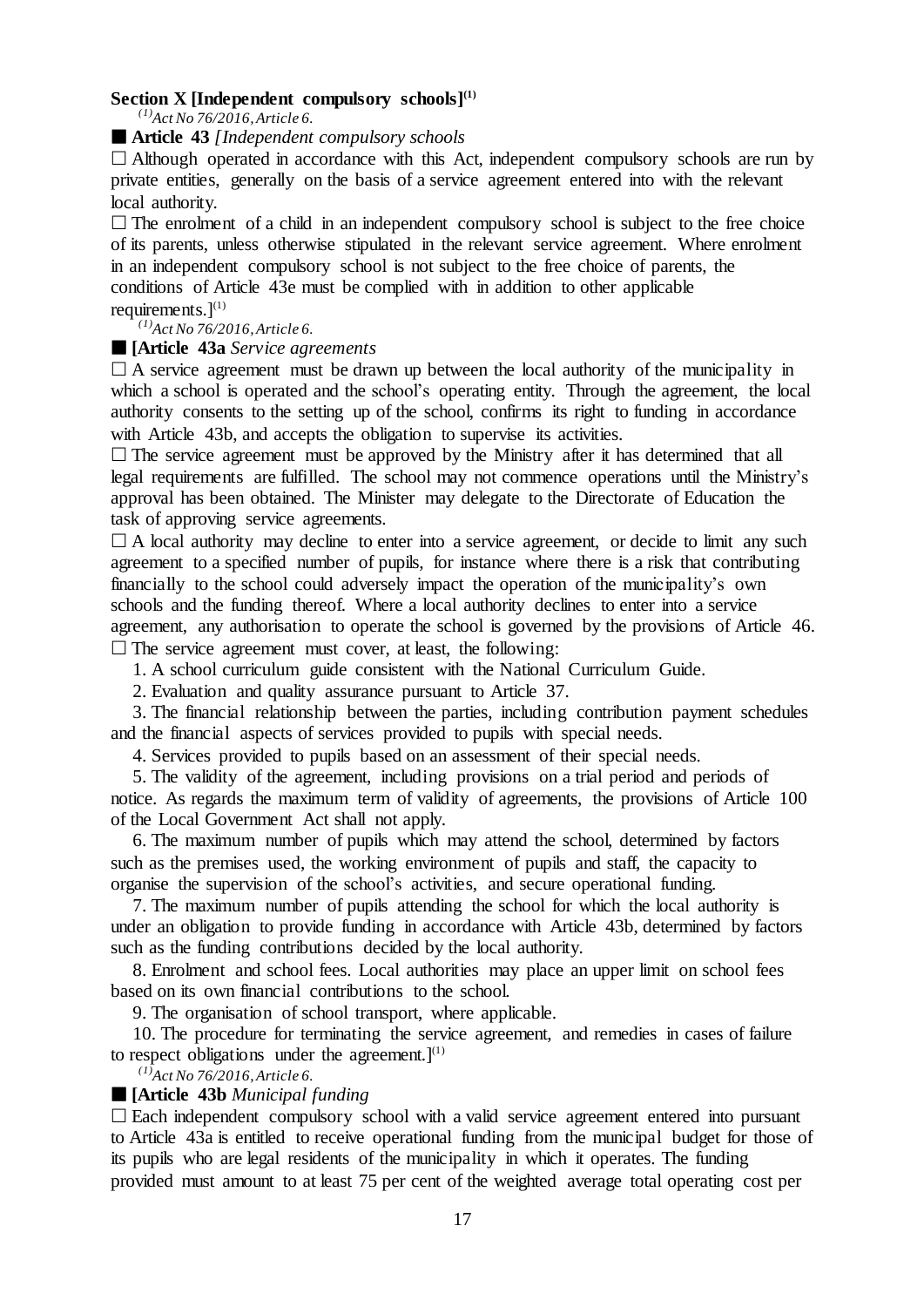pupil in all municipal compulsory schools in Iceland, as calculated by Statistics Iceland. This percentage applies to schools with up to 200 pupils; for each additional pupil the required contribution is 70 per cent.

 $\Box$  The calculation by Statistics Iceland, which should be available on the fifth day of each month, is to be based on data for the previous month and corrected for price changes.  $\Box$  Municipal funding is to be paid out at regular intervals in accordance with the provisions of the service agreement. Payments are to be adjusted upward or downward in accordance with

the calculation by Statistics Iceland.

 $\Box$  Local authorities may decide to provide independent compulsory schools with a special start-up contribution. Any such funding may only benefit the educational activities of the school. $l^{(1)}$ 

*(1)Act No 76/2016,Article 6. The provisions of the second and third paragraphswill be implemented from 1 January 2017 as stipulated in Article 11 of the same Act.*

 **[Article 43c** *General requirements for private operators of compulsory schools*  $\Box$  The private operator of a compulsory school must:

1. Be a legal entity operating in the form of a non-profit organisation, a company limited by shares, or in another legal form. The legal entity must be governed by a Board of Directors which assumes responsibility for the financial operation of the school in its relations to the relevant local authority and other public authorities. The financial responsibility of members of the Board of Directors is determined by generally applicable rules;

2. Adopt articles of association and post these publicly on the school's website. Whilst the articles of association are governed by generally applicable rules, they must contain, at least, provisions on the main aspects of the operator's internal management, on the professional independence of the educational activities, and on the main aspects of the division of tasks between the Board of Directors, on one hand, and the professional staff of the compulsory school, on the other;

3. Include in its articles of association a provision stating that its purpose is to operate a compulsory school. The stated purpose can also cover the operation of other accredited educational institutions and related projects. The latter must not be a significant part of the operator's activities;

4. Include in its articles of association a provision stating that public funding will only benefit the educational activities of the school. However, any termination of the legal entity's activities is governed by generally applicable rules.

 $\Box$  Members of the Board of Directors are bound by the provisions of the Administrative Procedures Act as regards limitations on their eligibility, as well as by confidentiality clauses. $]^{(1)}$ 

*(1)Act No 76/2016,Article 6.*

 **[Article 43d** *General requirements pertaining to the operation of independent compulsory schools*

 $\Box$  The following rules apply to the financial management and general operation of independent compulsory schools:

1. The work of the compulsory school, including its administrative organisation and teaching practices, must conform fully with the provisions of this Act, with any rules laid down pursuant to it, and with the National Curriculum Guide, except where specifically exempted by law or on the basis of a legal provision authorising such an exemption.

2. The operating entity's Board of Directors is responsible for the tasks assigned to the Municipal Council by Article 7 and Article 21.

3. Exemptions granted pursuant to Article 15 must be reported to the municipality's School Board.

4. Except where the provisions of Article 43e apply, the decision to enrol a child in the school must be made by its parents.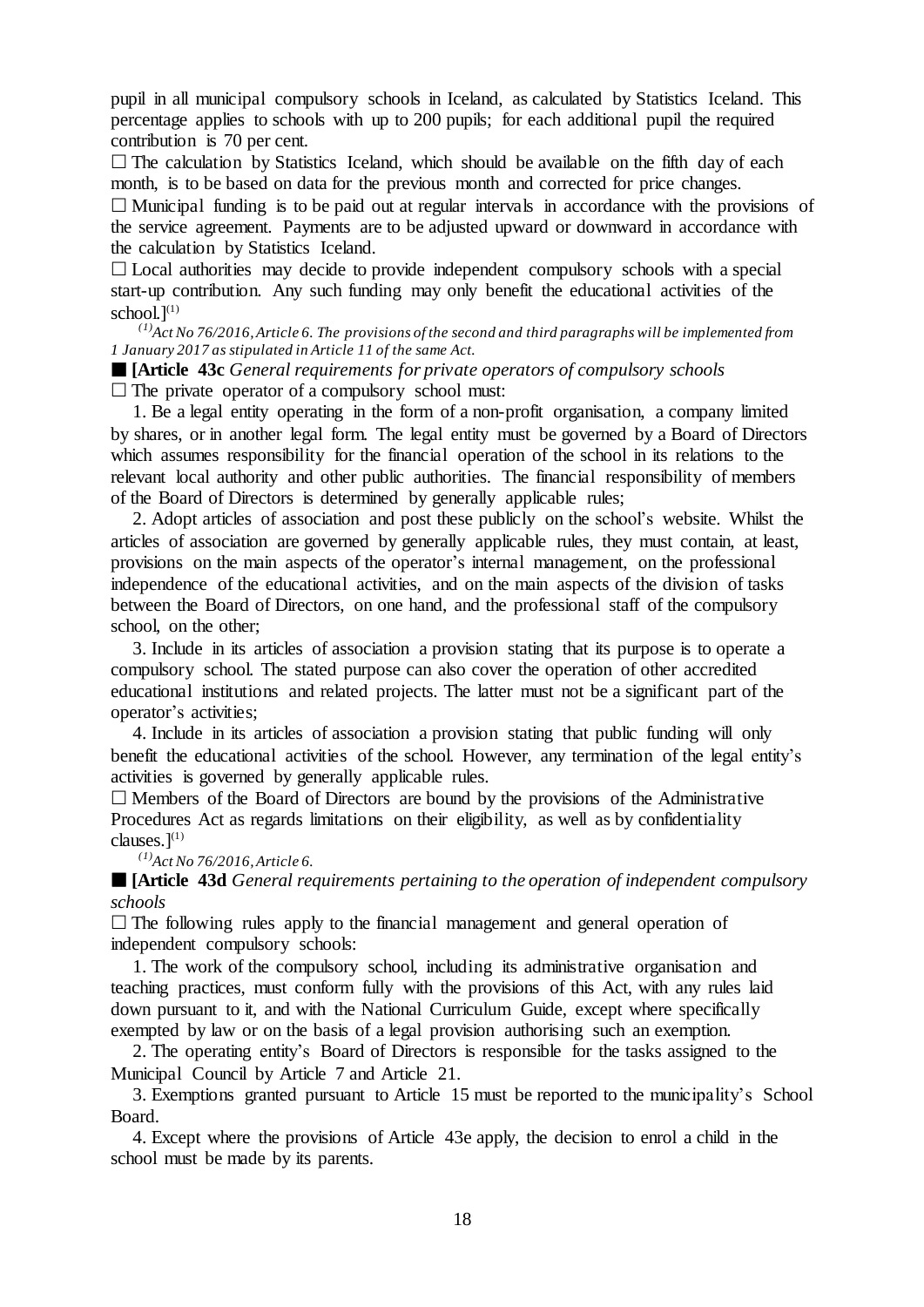5. The headteacher is responsible for the enrolment of pupils unless the service agreement stipulates that the enrolment procedure be handled by the local authority.

6. A school fee may be charged independently of any other provisions of this Act relating to the cost to pupils of attending compulsory school.

7. The legal entity's Board of Directors must adopt general rules on decisions made in accordance with points 5 and 6 and post them publicly on the school's website.

8. The management and storage of documents and information relating to schooling provided in independent compulsory schools are governed by the same general legal provisions as apply to regular municipal compulsory schools, including the provisions of the Administrative Procedures Act, the Information Act, and the Public Archives Act.

9. The provisions of the Act on the education and recruitment of teachers and administrators of preschools, compulsory schools and upper secondary schools apply to compulsory schools accredited by the Minister in accordance with this Act. $]^{(1)}$ 

*(1)Act No 76/2016,Article 6.*

**[Article 43e** *Independent compulsory schools with non-optional enrolment*

 $\Box$  Where, because of the way in which the operation of compulsory schools in the municipality is organised, parents are not free to choose whether to enrol their children in an independent compulsory school, the local authority concerned must ensure that the pupils of the independent school have in all respects the same rights, receive the same level of services, and enjoy a similar status as pupils attending a municipal compulsory school. Depending on the circumstances, this may entail:

1. An obligation to provide in the service agreement for appropriate funding in excess of that required by Article 43b, including for the purpose of ensuring free schooling and school services to the extent that the local authority chooses not to operate such services itself;

2. An obligation to ensure through the service agreement the right of the local authority to take over any necessary aspects of the operating entity's activities, including employment contracts and contracts relating to school premises, as well as documents, case files and other items related to the teaching and regarded as part of the school's operations, in cases where the operating entity needs to cease or terminate its activities or where the local authority has a legitimate reason to terminate its agreement with the entity;

3. An obligation to ensure the right of the local authority as laid down in point 2 in cases where the operating entity enters into other agreements, such as with creditors, landlords or staff.

 $\Box$  In addition, independent compulsory schools have the obligation to ensure that pupils and their parents are in a situation equal to that of pupils attending a municipal compulsory school, including the obligation to cooperate with other public authorities. At the same time, the school is entitled to receive funding pursuant to the first paragraph of point 1, and has the right to enforce that right in court in accordance with generally applicable rules.

 $\Box$  The Municipal Council must make known to the inhabitants of the municipality its intention to enter into agreements on or organise the operation of a school in the manner referred to in the first paragraph, in accordance with Article 5, first paragraph, and the provisions of the Local Government Act on public consultation.]<sup>(1)</sup>

*(1)Act No 76/2016,Article 6.*

#### **[Article 43f** *Regulatory powers*

 $\Box$  The Minister is to issue a Regulation<sup>(1)</sup> on the implementation of Article 43, Articles 43a to 43e and Article 46 in consultation with the Association of Local Authorities in Iceland and Statistics Iceland. The Regulation must contain, among other things, provisions on: the requirements for the conclusion of a service agreement; the form and content of service agreements; information relating to an operating entity which local authorities must obtain when entering into an agreement; requirements for the approval of a service agreement; the administration of funding provided to the operating entities of schools; information to be provided to local authorities and to the Ministry; the supervision of the activities; special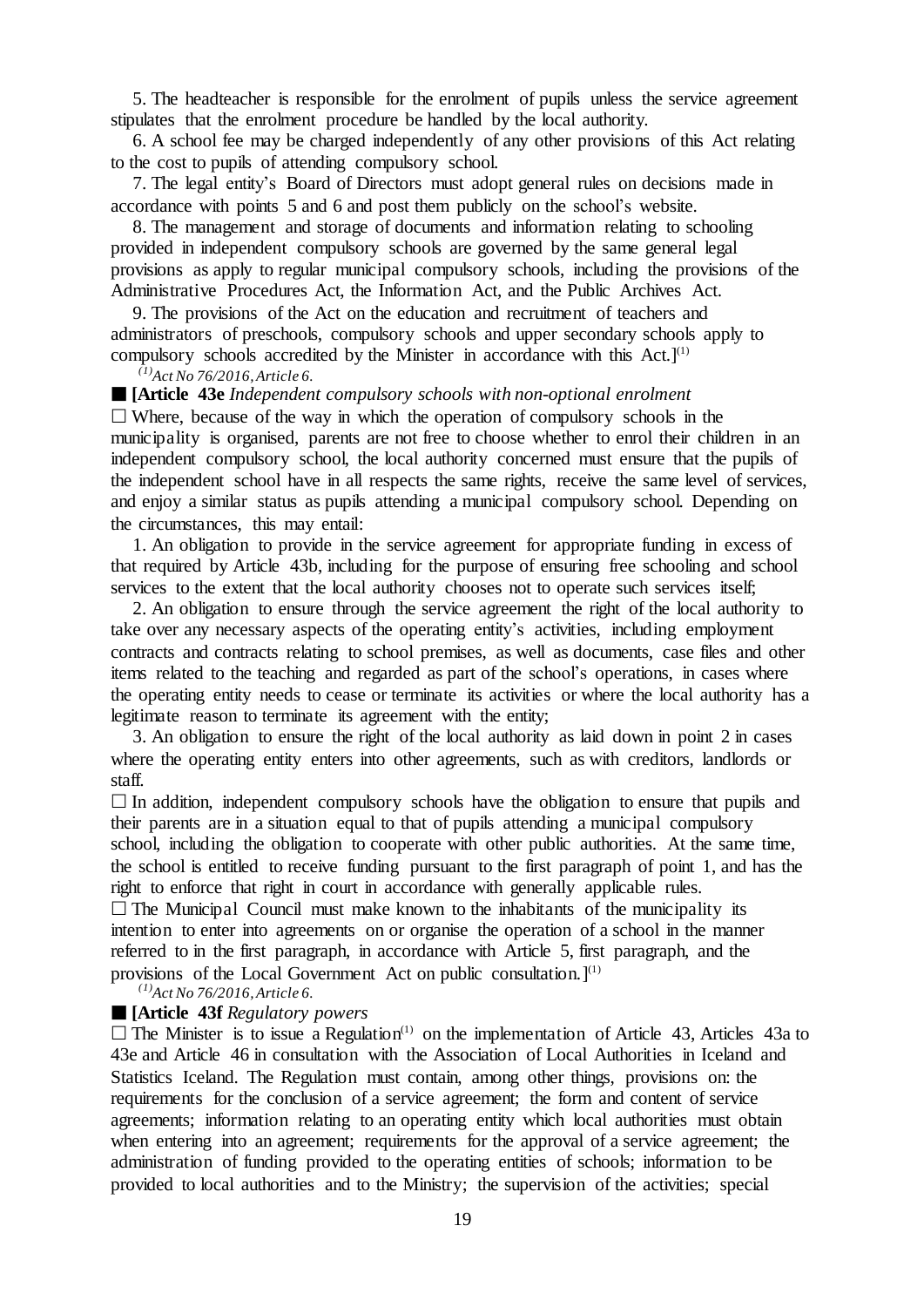obligations of local authorities and private compulsory schools in cases of non-optional enrolment in independently operated schools; the authorisation to grant exemptions from the provisions of the Act and from the National Curriculum Guide in cases where a school follows an accredited foreign or international curriculum and learning plan; the revocation of the Minister's approval of a service agreement; and the termination by a local authority of a service agreement for failure to comply with its provisions.  $]^{(2)}$ 

*(1)Regulation No 699/2012. (2)Act No 76/2016,Article 6.*

# **Section XI [Experimental schools, joint operation, home education, dispute resolution, etc.](1)**

*(1)Act No 76/2016,Article 10.*

**Article 44(1)** *Experimental schools*

 $\Box$  The Minister may grant local authorities and independent compulsory schools authorisations to operate experimental schools or to experiment with particular aspects of schooling by derogation from the provisions of this Act, any Regulation issued on the basis thereof, and the National Curriculum Guide for Compulsory Schools. Such experiments should always be subject to reasonable time limits and to a requirement for post-experiment evaluation.

 $\Box$  Financial support may be provided for experimental schools as well as for special innovations, to the extent permitted by the National Budget at each time.

*(1)This Article was moved to Section XI by Act No 76/2016,Article 6.*

**Article 45(1)** *Joint operation*

 $\Box$  [Local authorities may cooperate on the operation of compulsory schools. Such cooperation is governed by the provisions of the Local Government Act. Cooperation agreements must be approved by the Minister after obtaining the opinion of the minister responsible for local government. The Minister may delegate to the Directorate of Education the task of approving such agreements.

 $\Box$  An agreement setting up an inter-municipal cooperative society must specifically stipulate how the role of the School Board will be executed. The Board of Directors of the intermunicipal cooperative society fulfils that role unless otherwise specified. The agreement must also provide for an authorisation to enter into agreements with private actors on the operation of compulsory schools in accordance with the provisions of this Act.

 $\Box$  Where an agreement provides for the operation of a compulsory school by one local authority on behalf of another, the provisions of Article 5 must be taken into consideration. Where a significant number of children from one municipality attend school in another municipality on this basis, the local authorities concerned may decide in their respective local government ordinances to reserve a seat on the School Board of the receiving municipality for a representative elected by the Municipal Council of the municipality in which the children have their legal residence, with the right to speak and propose motions. The agreement must also provide for an authorisation to enter into agreements with private actors on the operation of compulsory schools in accordance with the provisions of this Act.

 $\Box$  A local authority may decide, after having obtained the opinions of the relevant School Boards, to join the operations of a compulsory school, a preschool and a music school in one unit led by a single headteacher. The director of such an institution must be the holder of a certificate to teach at the preschool or the compulsory school level. The Municipal Council concerned may decide to join in one council the activities of the School Council and those of the Parents' Council set up pursuant to the Preschool Act. This provision also applies to schools operated pursuant to the first paragraph. In other respects, the united school should be operated in accordance with the Acts governing the respective school levels. $]^{(2)}$ 

 $^{(1)}$ This Article was moved to Section XI by Act No 76/2016, Article 6. <sup>(2)</sup>Act No 76/2016, Article 7.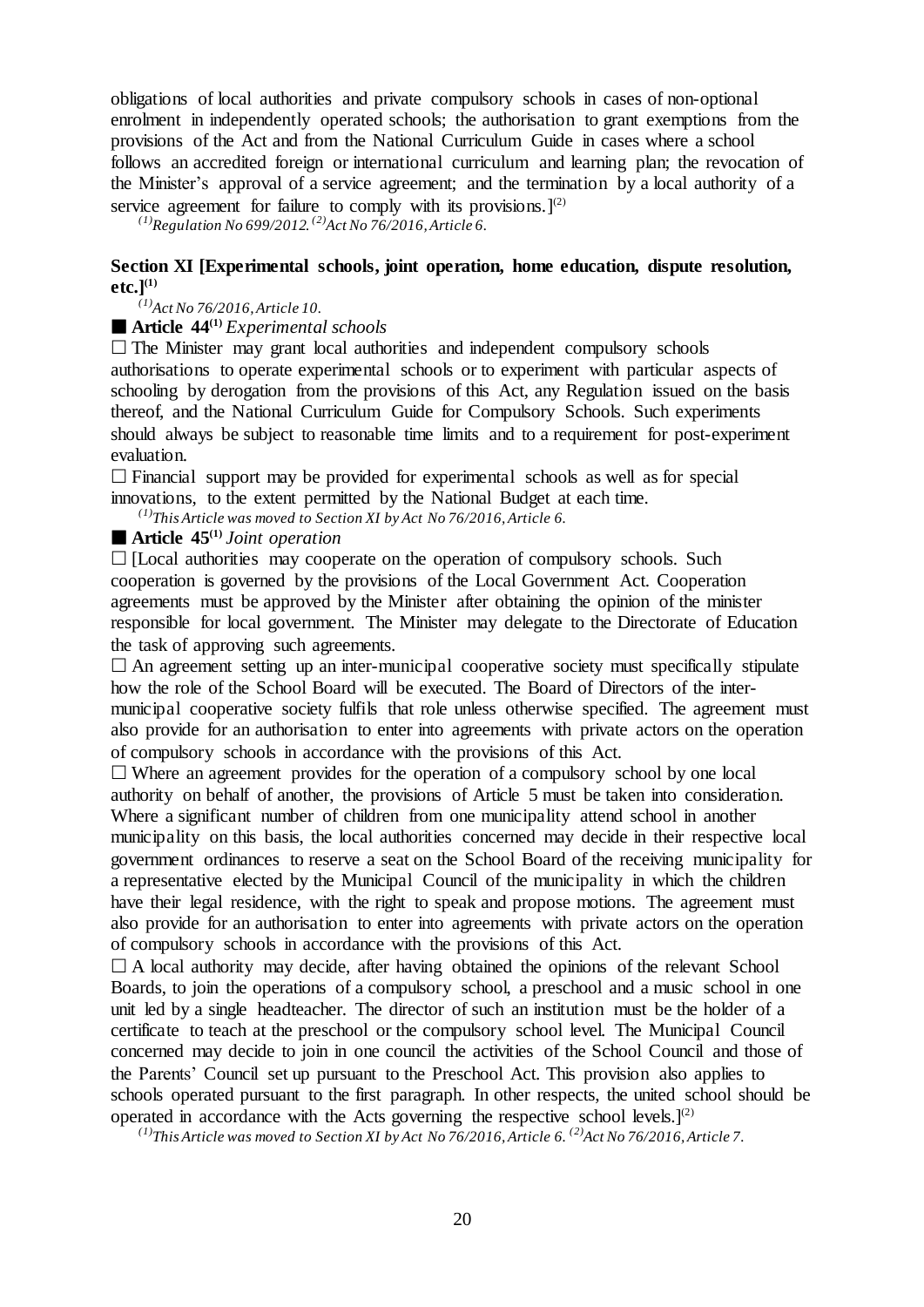# **Article 46(1)** *Exemptions*

 $\Box$  The Minister may grant accreditation to compulsory schools, as well as to study programmes within regular compulsory schools, that follow an accredited foreign or international curriculum and learning plan. [The Minister may delegate to the Directorate of Education the task of granting accreditation.]<sup>(2)</sup>

 $\Box$  Parents wishing to obtain an exemption from the provisions of Article 3 in order to provide partial or full home education to their children must apply for such authorisation to the relevant local authority. The headteacher may grant the exemption after having consulted with the School Board and the [school services].<sup>(3)</sup> Although exempt from compulsory schooling pursuant to Article 3, children who receive home education are subject to supervision and regular assessment, and must undergo harmonised examinations as provided for in this Act. [The Minister may delegate to the Directorate of Education the task of receiving notifications pursuant to this Article.<sup>[2]</sup>

 $\square$  Decisions by the Municipal Council pursuant to the second paragraph are subject to appeal under Article 47. The  $[Ministry]^{(4)}$  may issue a ruling ordering a local authority to grant the parents of a child authorisation pursuant to the second paragraph.

 $\Box$  [Where a local authority has declined to enter into a service agreement with an independent compulsory school, the Minister may nevertheless issue an authorisation for the operation of the school pursuant to this Act, after having obtained the opinion of the local authority in question. The ministerial authorisation does not confer a right for the school to receive public funding. The school is subject to the rules laid down in this Act, with the exception of the provisions of Articles 43a, 43b and 43e. The Minister lays down conditions for the operation of the school in accordance with the provisions of Article 43a, and supervises its activities.  $\binom{5}{1}$  $\Box$  [The Minister is to issue a Regulation<sup>(6)</sup> on the requirements for home education at the compulsory school level, as well as on the accreditation of compulsory schools pursuant to this Article.<sup>[7]</sup> Local authorities must notify the Ministry of all authorisations issued pursuant to this Article.

<sup>(1)</sup>This Article was moved to Section XI by Act No 76/2016, Article 6. <sup>(2)</sup>Act No 91/2015, Article 10. <sup>(3)</sup>Act No 76/2016, Article 1. <sup>(4)</sup>Act No 91/2011, Article 1. <sup>(5)</sup>Act No 76/2016, Article 8. <sup>(6)</sup>Regulation No 531/2009. <sup>(7)</sup>Act *No 91/2011,Article 10.*

# **Article 47** *Right of complaint*

 $\Box$  [Decisions relating to the rights and obligations of pupils which are made on the basis of this Act are subject to appeal to the Minister. The right to appeal also applies to similar decisions relating to the rights and obligations of pupils of independent schools.

 $\square$  Assessment decisions are not subject to appeal.]<sup>(1)</sup>

*(1)Act No 76/2016,Article 9.*

# **Section XII Entry into force**

■ **Article 48** This Act shall come into force on 1 July 2008. ...

# **Transitional provisions**

 **I.** Existing compulsory schools operating pursuant to Article 56 of the Compulsory School Act No 66/1995, as amended by Article 22 of Act No 98/2006, are entitled to receive funding from the municipal budget pursuant to this Act despite lacking specific accreditation by the Minister. However, the local authority concerned may limit municipal funding to a maximum number of pupils.

 $\Box$  The government's stake in compulsory school buildings previously owned, in whole or in part, by the State is to be written off in 15 equal instalments in the period 1996 to 2010 and added to the balance sheet of the municipalities responsible for the operation of the schools and the maintenance of school premises. In the case of premises formerly used for the operation of a school but no longer used for that purpose, the government's stake is to remain unchanged.